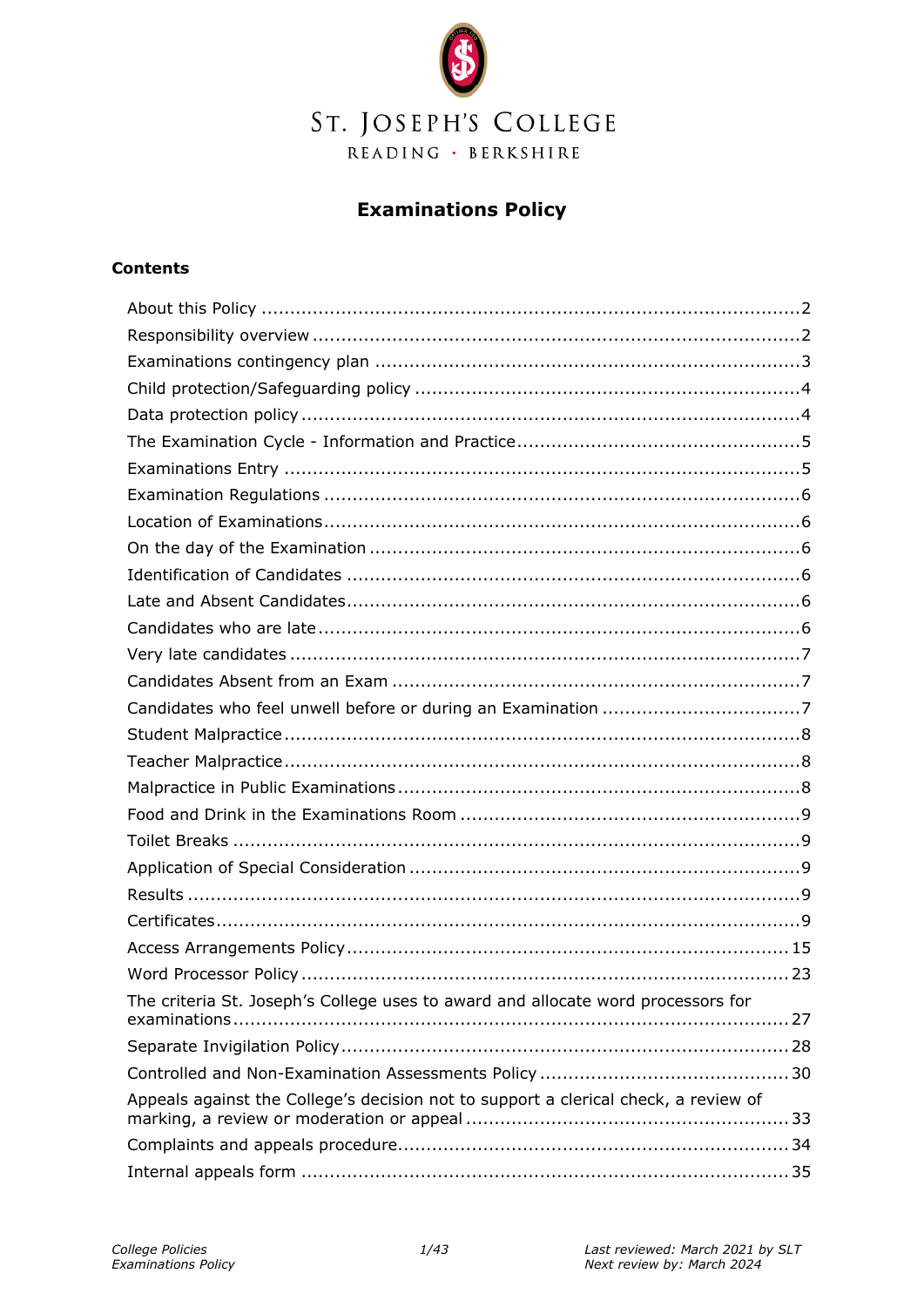## ST. JOSEPH'S COLLEGE

READING · BERKSHIRE

| Policy with respect to staff involvement with public examinations  43 |  |
|-----------------------------------------------------------------------|--|

#### <span id="page-1-0"></span>*About* **this** *Policy*

This policy relates to all sections of St. Joseph's College, including the Early Years Foundation Stage.

St. Joseph's College is committed to ensuring that the examinations management and administration process is run effectively and efficiently. This examination policy will ensure that:

- all aspects of the St. Joseph's College examination process is documented and other relevant examination-related policies, procedures and plans are signposted
- the workforce is well informed and supported
- all College staff involved in the examinations process clearly understand their roles and responsibilities
- all examinations and assessments are conducted in accordance with JCQ and awarding body regulations, guidance and instructions, thus ensuring that
- "... the integrity and security of the examination/assessment system is maintained at all times and is not brought into disrepute." [JCQ General Regulations for Approved Centres (GR) 1.1]
- examination candidates understand the examinations process and what is expected of them

This policy is reviewed annually to ensure ways of working in the College are accurately reflected and that examinations and assessments are conducted to current JCQ (and awarding body) regulations, instructions and guidance.

This policy will be communicated to all relevant College staff.

#### <span id="page-1-1"></span>**Responsibility overview**

*"The head of centre is the individual who is accountable to the awarding bodies foe ensuring that the centre is always compliant with the published JCQ regulations and awarding body requirements in order to ensure the security and integrity of the examinations/ assessments" [GR 2.3]* 

*The head of centre may not appoint themselves as the examinations officer."* [GR 2.5]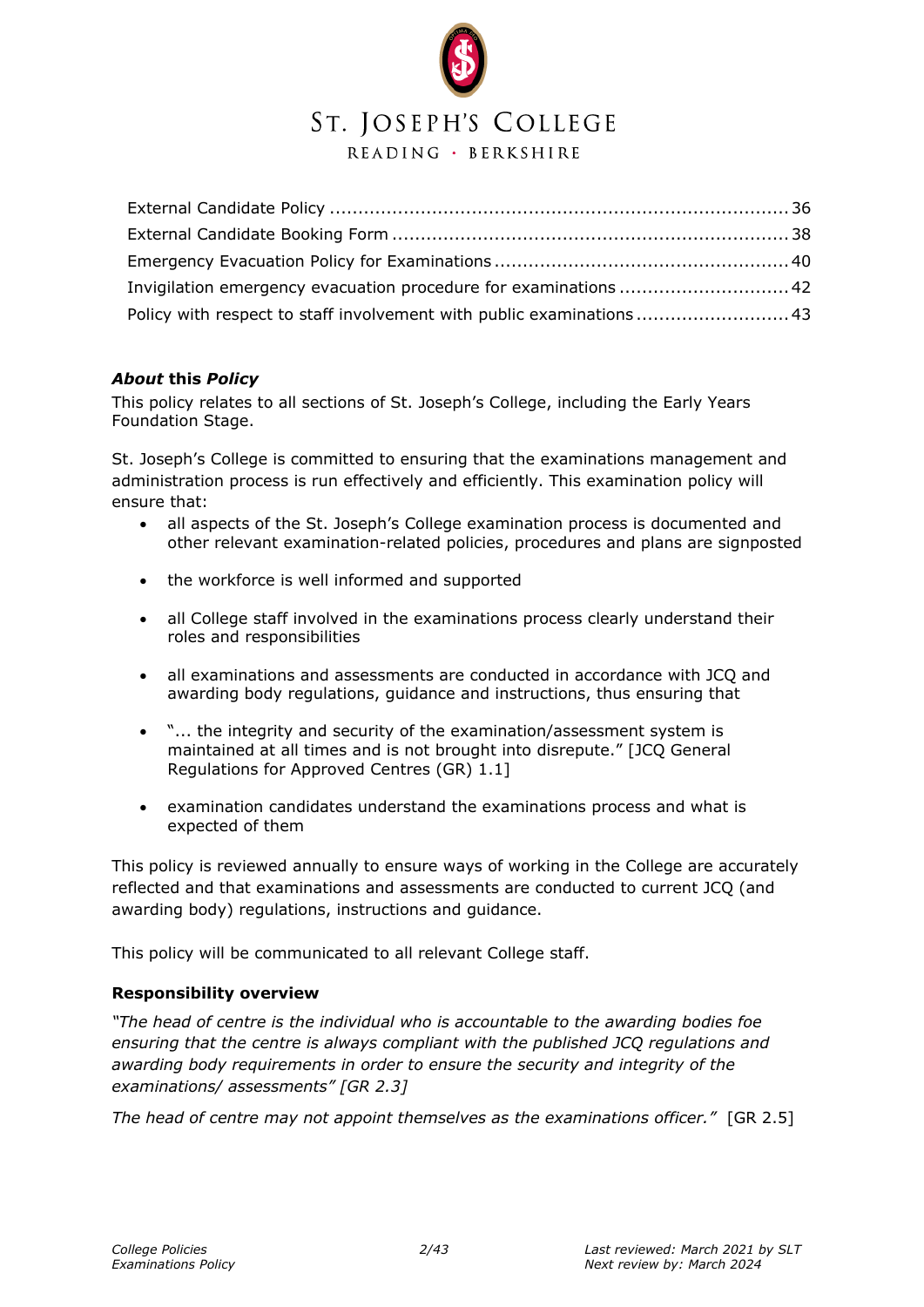

#### **The Head will:**

- Understand the contents, refers to and directs relevant College staff to annually updated JCQ publications including:
	- o General regulations for approved centres (GR)
	- o Instructions for conducting examinations (ICE)
	- o Access Arrangements and Reasonable Adjustments (AA)
	- o Suspected Malpractice in Examinations and Assessments (SMEA)
	- $\circ$  Instructions for conducting non-examination assessments (NEA) (and the instructions for conducting controlled assessment and coursework)
- Ensures the College has appropriate accommodation to support the size of the cohorts being taught
- Ensures the National Centre Number Register Annual Update (administered on behalf of the JCQ member awarding bodies by OCR) is responded to by the end of October confirming they are both aware of and adhering to the latest version of the JCQ regulations and instructions for conducting examinations and approves the Head of Centre formal declaration
- Ensures the examinations officer (EO) attends appropriate training events offered by awarding bodies, MIS providers and other external providers to enable the examinations process to be effectively managed and administered
- Ensures College staff are supported and appropriately trained to undertake key tasks within the examinations process
- Ensures College staff undertake key tasks within the examinations process and meet internal deadlines set by the EO
- Ensures that a teacher who teaches the subject being examined, or a senior member of teaching staff who has had overall responsibility for the candidates preparation for the examination, is not an invigilator during the timetabled written examination or on-screen test
- Ensures security within the examination process is managed according to JCQ and awarding body regulations, guidance and instructions including
	- o the location of the College's secure storage unit is in an area solely assigned to examinations
	- $\circ$  the relevant awarding body is immediately informed if the security of question papers or confidential supporting instructions is put at risk
	- $\circ$  that arrangements are in place to check that the correct question paper packets are opened by authorised members of College staff
- Ensures risks to the exam process are assessed and appropriate risk management processes/contingency plans are in place

#### <span id="page-2-0"></span>**Examinations contingency plan**

Please refer to the College's Examinations Contingency policy.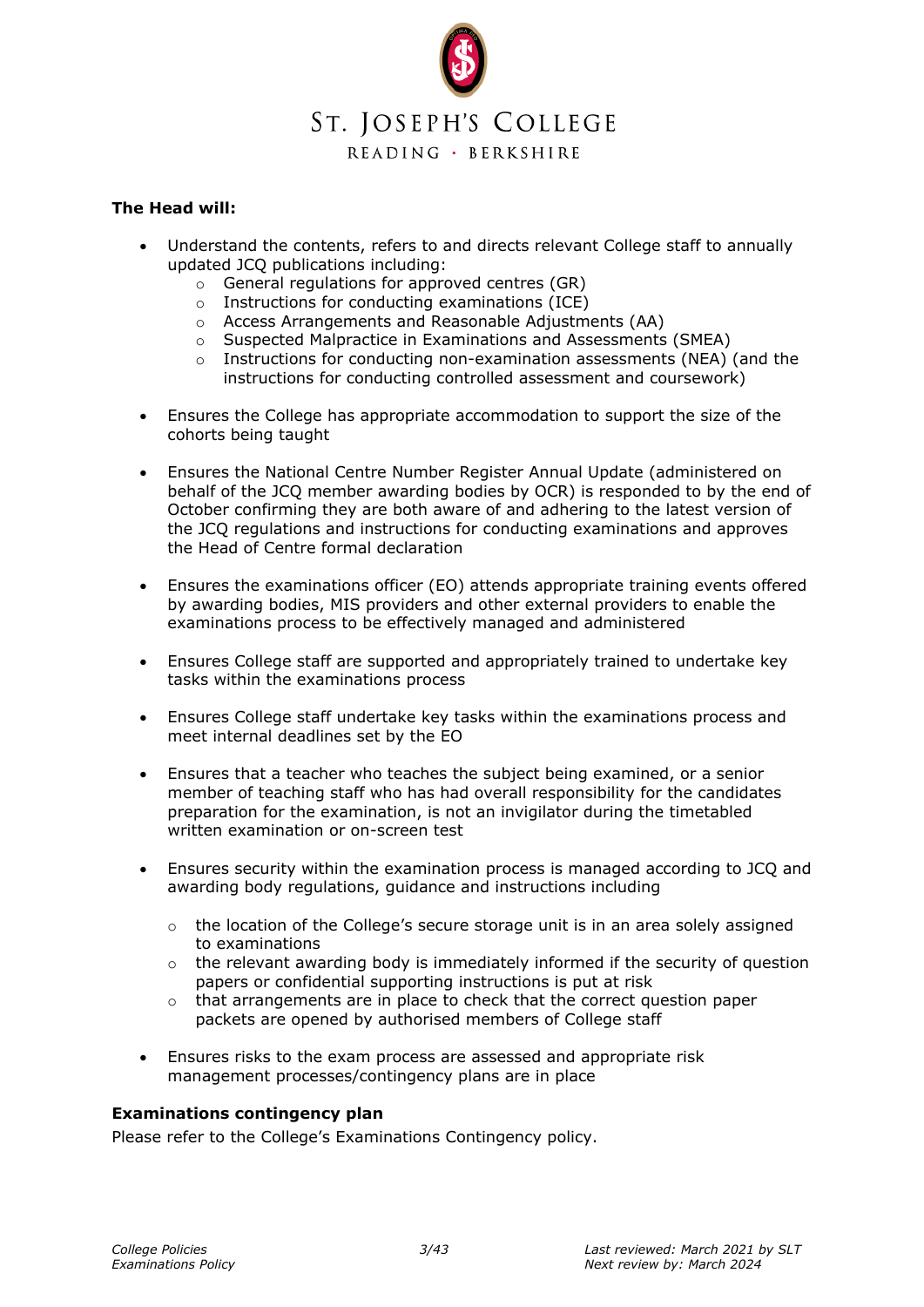

#### <span id="page-3-0"></span>**Child protection/Safeguarding policy**

Please refer to the College's Safeguarding policy.

#### <span id="page-3-1"></span>**Data protection policy**

Please refer to the College's Data Protection policy for Pupils and Parents.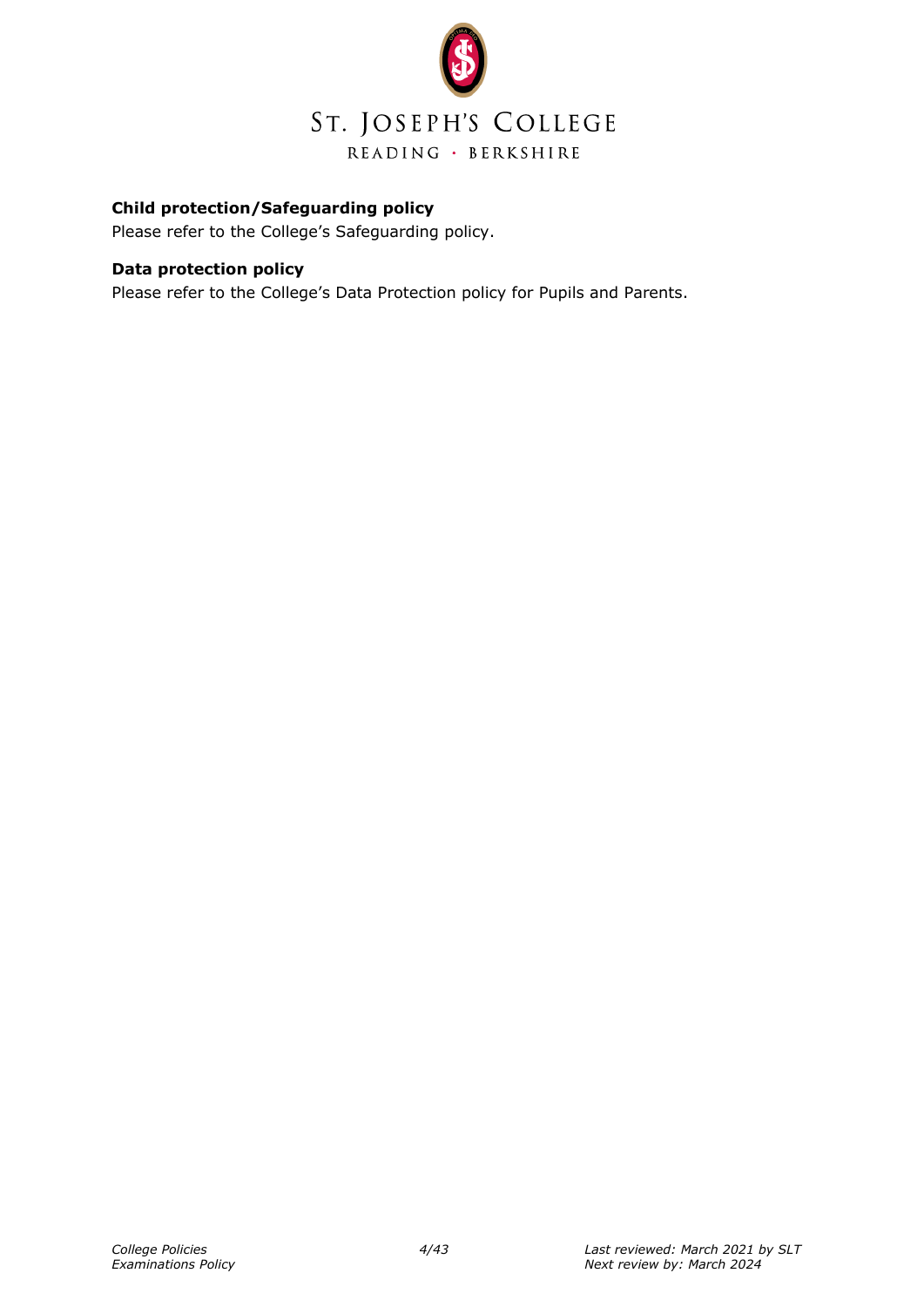

The following information is in line or in addition to the guidance contained within the Student Examination Handbook issued to all Candidates prior to the start of their first external examination.

#### <span id="page-4-0"></span>**The Examination Cycle - Information and Practice**

In Year 9, following guidance from staff and discussion at interview with parents and pupils we endeavour to ensure that an appropriate curriculum for each pupil is followed in Years 10 and 11.

Entries will be organised by the Examinations Officer in conjunction with the Head of Department.

During Year 11 and at the commencement of Year 12 students discuss their programme with their tutor and a programme of A Levels is agreed as appropriate.

Regular reviews of each pupil can lead to a modification of their programme in Years 10, 11, 12 or 13, in order to ensure that each pupil reaches their full potential in external examinations.

Monitoring of examinations is conducted by Heads of Faculty who have an annual results analysis meeting with their Heads of Department and the Deputy Head (Academic) following the publication of public examination results in the summer.

Internal examination results are analysed through results analysis meetings organised by the Deputy Head (Academic).

#### <span id="page-4-1"></span>**Examinations Entry**

Pupils in Years 10 to 13 are monitored by their Tutors and Head of Section. If a pupil or their teacher feels that she/he is unable to make progress in one of their subjects, or that their total programme is too heavy, this is discussed with parents and the Head/Deputy Head Academic. If it is agreed that this is the case then a subject may be dropped.

The time made available should be spent in the Library with a timetable of extra study on one or more of their other subjects, arranged by their Head of Section in liaison with relevant subject teachers.

Subject entry requirements are detailed in the Sixth Form Prospectus for all A Level subjects.

Progress for all students is monitored closely and it is sometimes agreed that a subject should be dropped in order for the student to spend more time on their other subjects. Such a discussion may take place after the publication of the internal assessments or summer examination results. A student's complete programme and their requirements for Higher Education are kept in mind whist making any recommendations affecting subjects to be dropped or continued.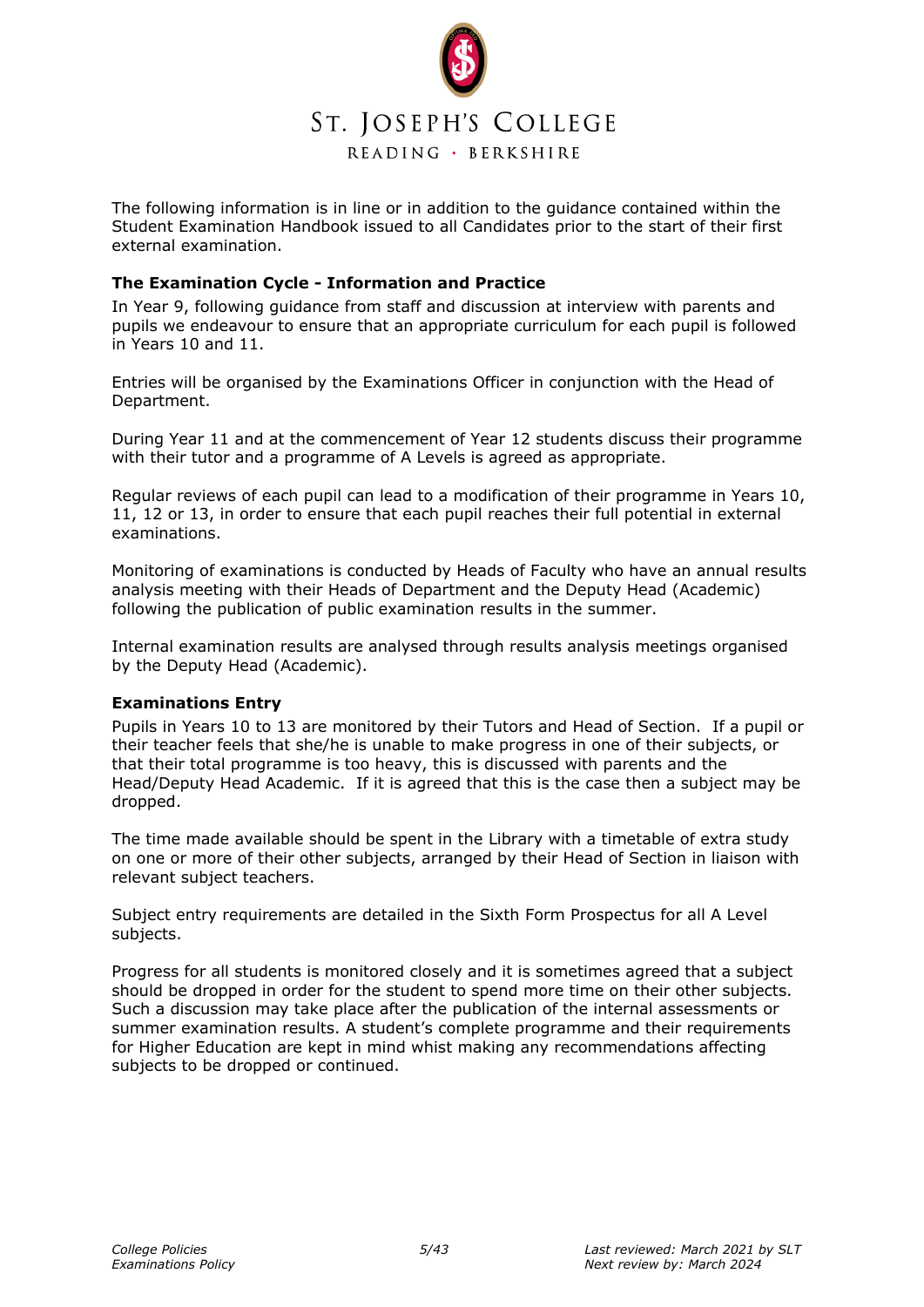

#### <span id="page-5-0"></span>**Examination Regulations**

It is the candidate's responsibility to read and understand the rules and regulations issued by the examination boards in the document called Notice to Candidates. The Notice will always be provided with the candidate's examination timetable and a larger copy displayed outside of each examination room, together with the Warning to Candidates poster.

#### <span id="page-5-1"></span>**Location of Examinations**

Most GCSE and A level examinations will take place in the College Hall, however, during busy examination times, they may be conducted in the Theatre, Seminar Room or across classrooms.

#### <span id="page-5-2"></span>**On the day of the Examination**

Candidates should arrive in good time for their examination, this means at least half an hour before their start time. Normal public examination start times at the College are:

| Morning Examination -   | 9am - candidates arrive by 8.30am   |
|-------------------------|-------------------------------------|
| Afternoon Examination - | $2pm -$ candidates arrive by 1.30pm |

Candidates (with the exception of external candidates) should make their way to the dining hall and wait quietly outside awaiting registration and further instructions.

#### <span id="page-5-3"></span>**Identification of Candidates**

Candidates will receive a 4-figure examination number that refers to only them throughout all their examinations at the College. In most examinations they will be seated according to this number. A candidate card will be present on each desk containing their name, candidate number and a photo of the candidate so that invigilators can carry out identification checks. Candidates must always ensure to sit at the correct desk.

The College does not accept entries from external candidates for any examination.

#### <span id="page-5-4"></span>**Late and Absent Candidates**

#### <span id="page-5-5"></span>**Candidates who are late**

Candidates who are running late and will miss the start of the examination, must telephone the College. They will then be informed how long they have left before they are refused entry into the examination. Late candidates should be escorted to and into the venue, as instructed by the Examinations Officer or member of SLT.

JCQ regulations state that:

"A candidate who arrives after the start of the examination may be allowed to enter the examination room and sit the examination. This is entirely at the discretion of the centre."

"A candidate who arrives after the start of the examination should be allowed the full time for the examination, depending on the College's organisational arrangements and provided that adequate supervision arrangements are in place."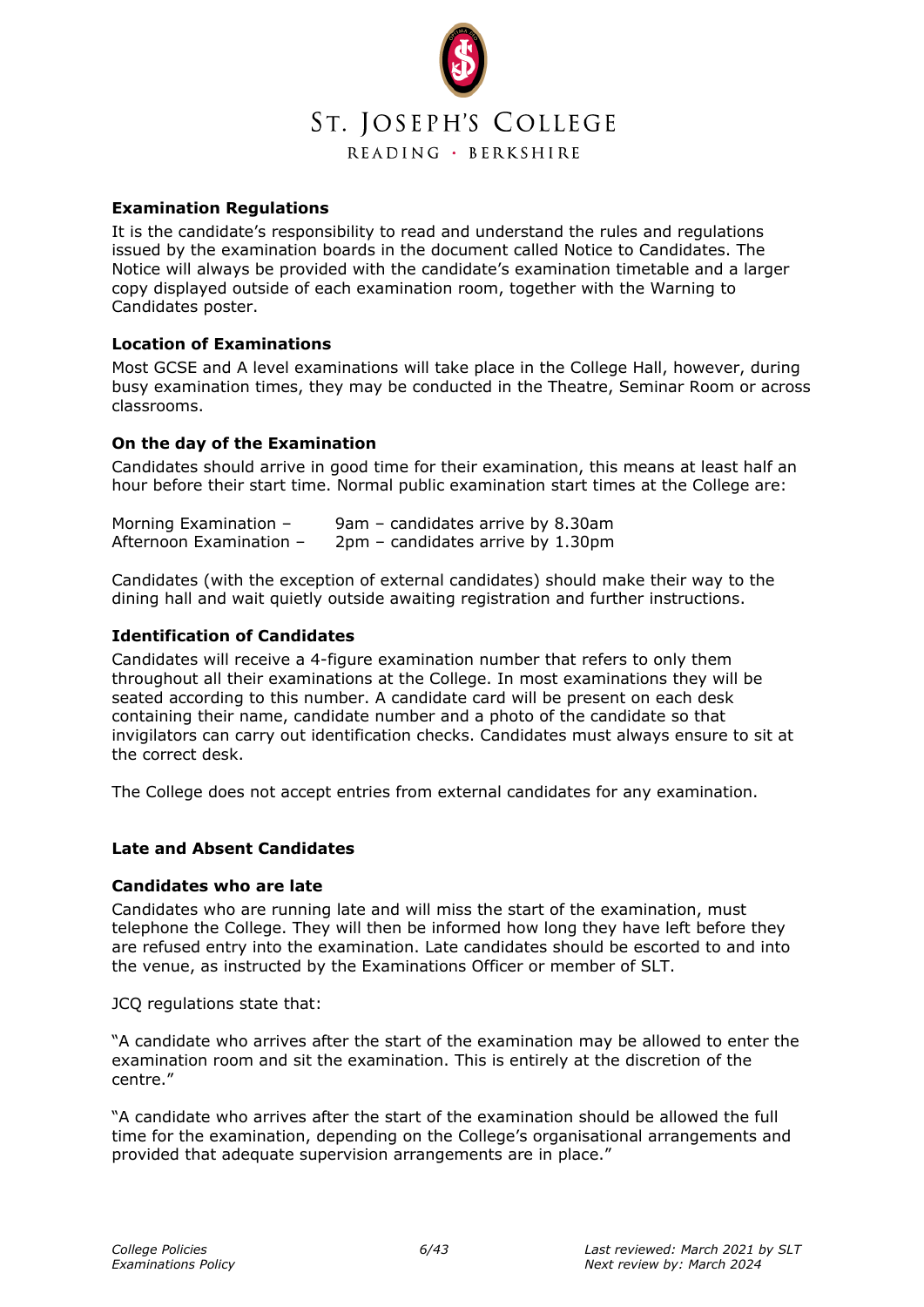

The late candidate's new start and finish times will be written clearly by an invigilator on the board at the front of the examination room

The Examinations Officer will ensure that invigilation supervision is in place for the duration of the candidate's examination.

#### <span id="page-6-0"></span>**Very late candidates**

JCQ regulations state that a candidate will be considered very late if they arrive more than one hour after the published starting time for an examination which lasts one hour or more, i.e. after 10.00am for a morning examination or after 2.30pm for an afternoon examination. (JCQ Published Start Times are 9am and 1.30pm).

For examinations that last less than one hour, a candidate will be considered very late if they arrive after the awarding body's published finishing time for the examination.

Candidates and their parents/carers should be clear that the awarding body may not accept their work.

JCQ regulations state that:

- When deciding whether to accept any of the work done by a candidate who arrives very late, the awarding body will pay particular attention to how far it can be sure that the security of the examination has been maintained.
- Given that candidates may have left the examination room one hour after the awarding body's published starting time, the awarding body is unlikely to be able to accept the work of very late candidates unless they have been adequately supervised.

#### <span id="page-6-1"></span>*Ca***ndidates Absent from an Exam**

If a candidate is going to be absent from a written examination they or their parent/carer should tell the school office as soon as possible before the examination begins, giving full details of the reason for absence. Misreading of the timetable is not accepted as a satisfactory explanation of absence.

Candidates who miss an examination due to illness, must telephone the College as soon as possible on the morning of the examination, and a medical certificate must be sent into the Examinations Office within three days of the examination that was missed, so that it can be used in an application for special consideration should the candidate be deemed to meet the criteria for this by the College.

#### <span id="page-6-2"></span>**Candidates who feel unwell before or during an Examination**

If a candidate reports feeling unwell before an exam outside the examination venue, the Senior Invigilator should be informed so that they can assess the situation. If it is felt that the candidate is too unwell to sit their examination, the Senior Invigilator or Examinations Officer will call parents/carers to discuss the situation.

If we know a candidate may become unwell during the examination, the Senior Invigilator will aim to seat the candidate near an exit to make them feel more comfortable and to limit the potential disruption to others within the examination room.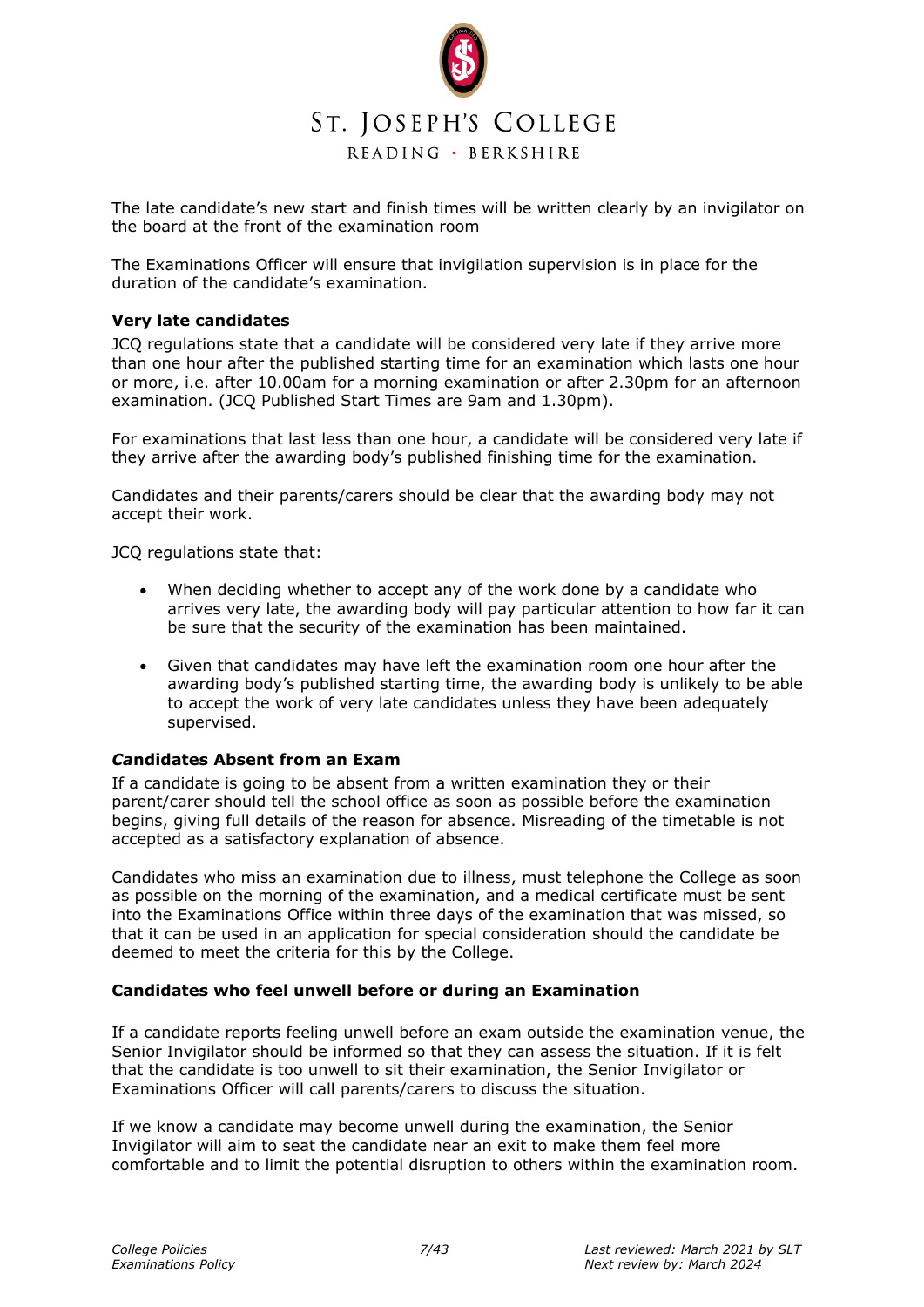

In all cases where a candidate is taken ill during an examination, once the incident has been dealt with, details will be recorded in the examination log book and the Examinations Officer briefed at the end of the examination, as special consideration may need to be applied for – both for the candidate who is unwell and possibly for the other candidates in the room depending on the circumstances and amount of disruption.

If a candidate is present for an examination but they or their parents feel that their performance has been hindered by illness, a signed letter from the candidate's GP should be obtained as soon as possible after the examination, explaining the circumstances, and forwarded to the Examinations Officer for inclusion with an application for special consideration if the school feel that the candidate meets the published JCQ criteria.

#### <span id="page-7-0"></span>**Student Malpractice**

#### **The Head will:**

- Report to the appropriate awarding body at the earliest opportunity all suspicions or actual incidents of malpractice
- If the irregularity is discovered prior to the candidate signing the declaration of authentication form, investigate any alleged malpractice internally and record the outcome on the authentication form supplied by the awarding body
- If the irregularity is identified after the candidate has signed the declaration of authentication, submit full details of the case to the relevant awarding body at the earliest opportunity
- Supervise all investigations resulting from an allegation of malpractice
- Ensure that if it is necessary to delegate an investigation to a member of staff, the member of staff chosen is independent, and not connected to the department involved in the suspected malpractice. This is to avoid conflicts of interest which can otherwise compromise the investigation
- Respond speedily and openly to all requests for an investigation into an allegation of malpractice, as this is in the best interests of College staff, candidates and any others involved

#### <span id="page-7-1"></span>**Teacher Malpractice**

- The College will carry out an investigation where it is evident that a teacher has helped a candidate with their controlled assessment or NEA beyond the guidelines contained within each specification
- Where there is malpractice, it will be dealt with under the disciplinary policy of the school and the awarding body will be informed

#### <span id="page-7-2"></span>**Malpractice in Public Examinations**

The College adheres to the JCQ regulations in all cases of malpractice in public examinations.

Bags, books or notes are not allowed in the examination room. Bags etc. should be secured as they would normally be or left in the Dining Hall.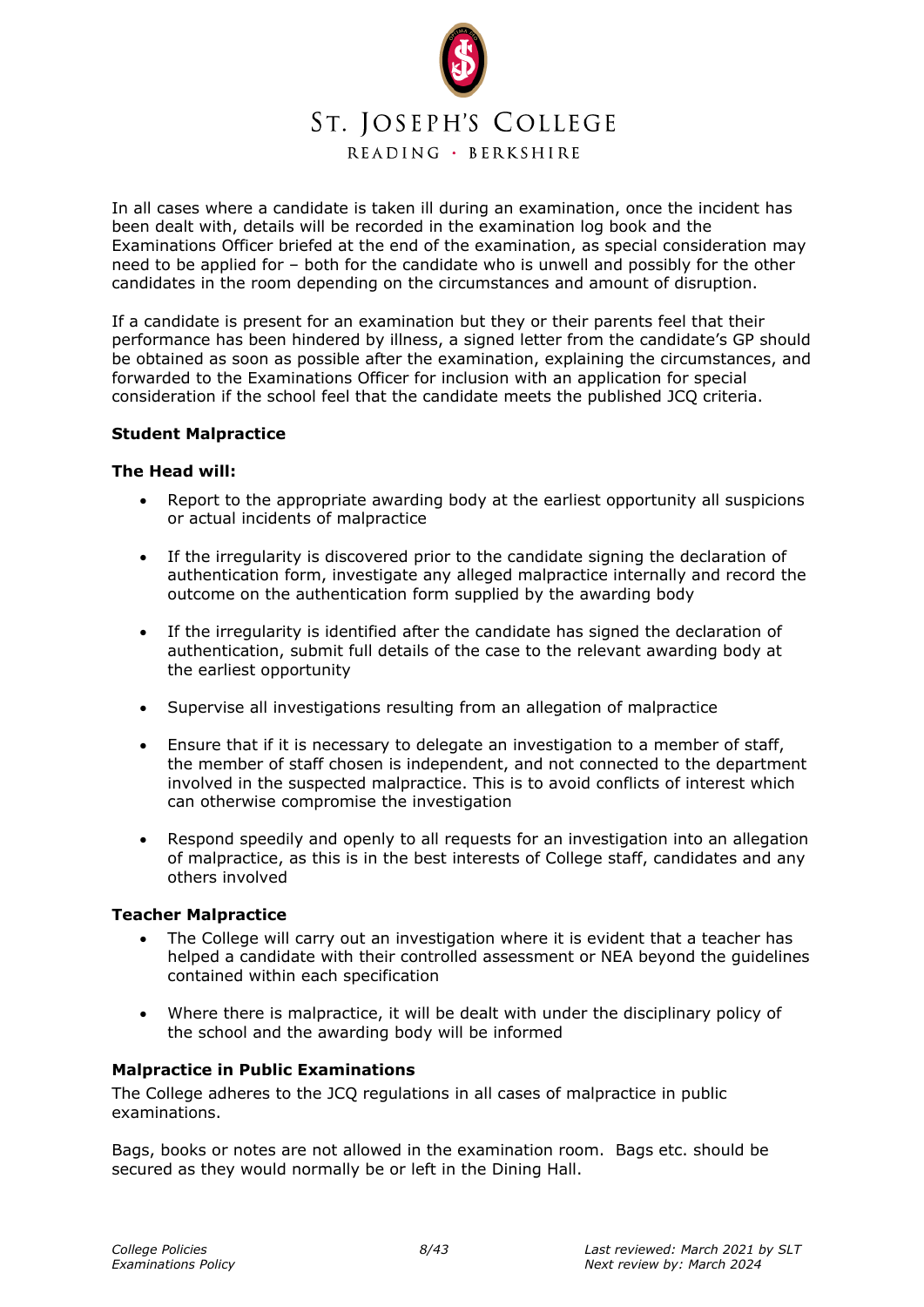

Mobile phones, pagers, organisers, music players, headphones, smart watches or any type of electronic communication or storage device are not allowed in the examination room or into any room being used for 'Secure Supervision' either before or after an examination.

Mobile phones must be switched off before candidates enter the Dining Hall, and must be handed to the member of staff taking the register in the dining hall for safe-keeping. At the end of the examination it can be collected from reception. Only mobile phones will be looked after in this way.

The College cannot take any responsibility if they are lost/damaged or stolen. If a mobile phone, smart watch, pager or any other electronic communication device is found in a candidates possession during an examination or during secure supervision then the device will be taken from the candidates and a malpractice report made to the appropriate examination board. No exceptions will be made.

#### <span id="page-8-0"></span>**Food and Drink in the Examinations Room**

A drink of water in a clear plastic bottle, with the label removed may be allowed to be taken into the examination room. Candidates will not be allowed to leave the examination room to refill a bottle of water, and invigilators cannot leave to do this either.

Chewing gum and any other food or drink is not allowed in the examination room and may be confiscated.

#### <span id="page-8-1"></span>**Toilet Breaks**

Candidates will not be allowed to leave the examination room for a toilet break if the examination is less than 2 hours in duration. Candidates should always make sure to go to the toilet before they line up to enter the examination room.

Toilet passes will be issued to candidates who produce a medical note or a note from a parent notifying the College of a problem. This note should be presented to the Examinations Officer.

#### <span id="page-8-2"></span>**Application of Special Consideration**

Special Consideration can only be applied for a candidate if something has seriously affected their performance on the day of an examination. Examples of acceptable reasons for application are a bereavement of a close family member or friend, injury, illness with the evidence of a doctor or medical note.

#### <span id="page-8-3"></span>**Results**

GCSE and A Level results day dates will be published in the Candidate Examination Handbook prior to the first examination, in addition to the College's Senior School diary for that term.

#### <span id="page-8-4"></span>**Certificates**

Certificates are issued if you achieve grade 9 to 1/ Pass, Merit, Distinction at GCSE, or A to E at AS/A2 level. These arrive in the College during November after the examinations, with certificates presented at a formal ceremony to Years 11 and 13.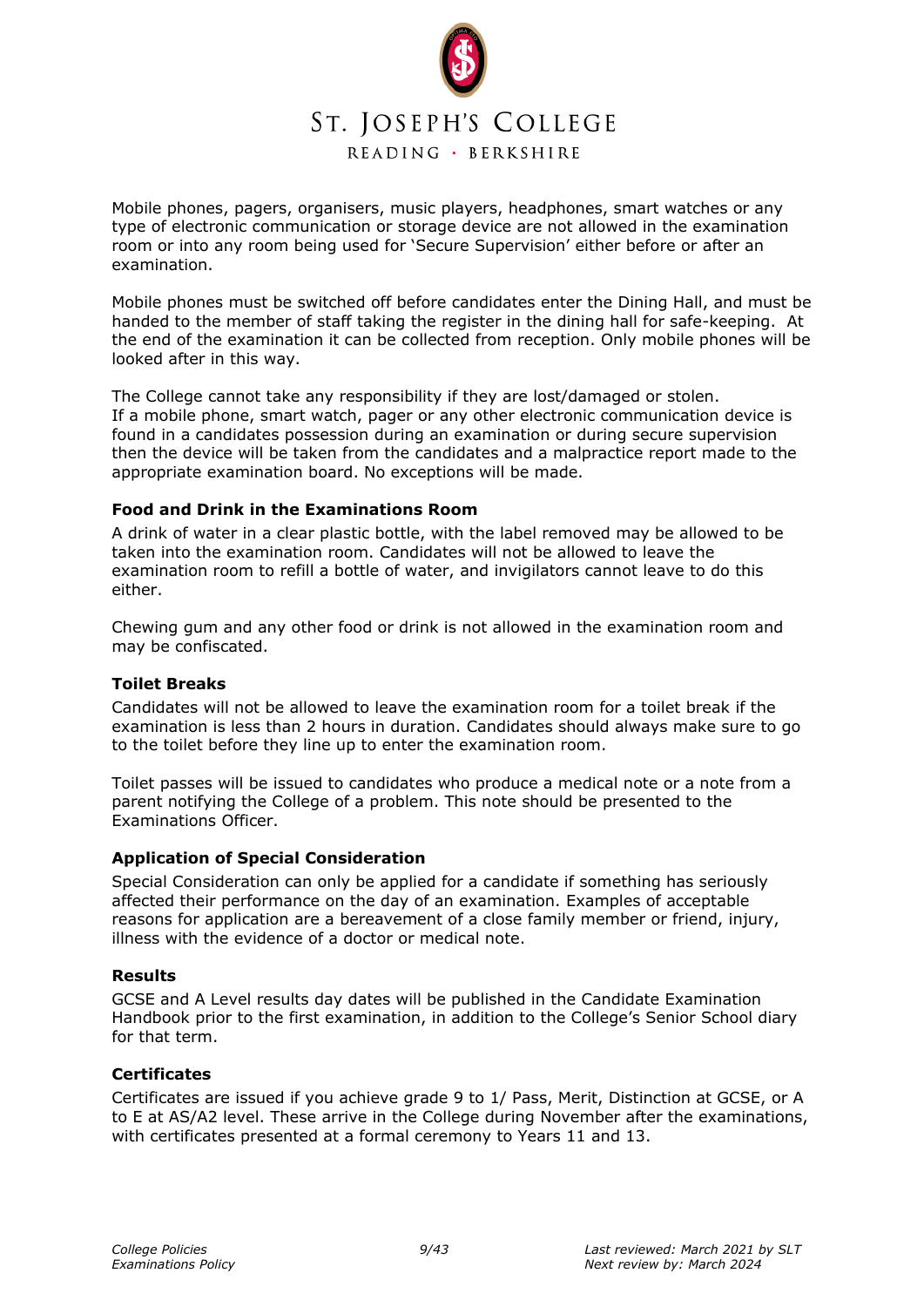

Certificates will be retained for a minimum of 12 months before they are securely destroyed. Any destruction of certificates will be documented.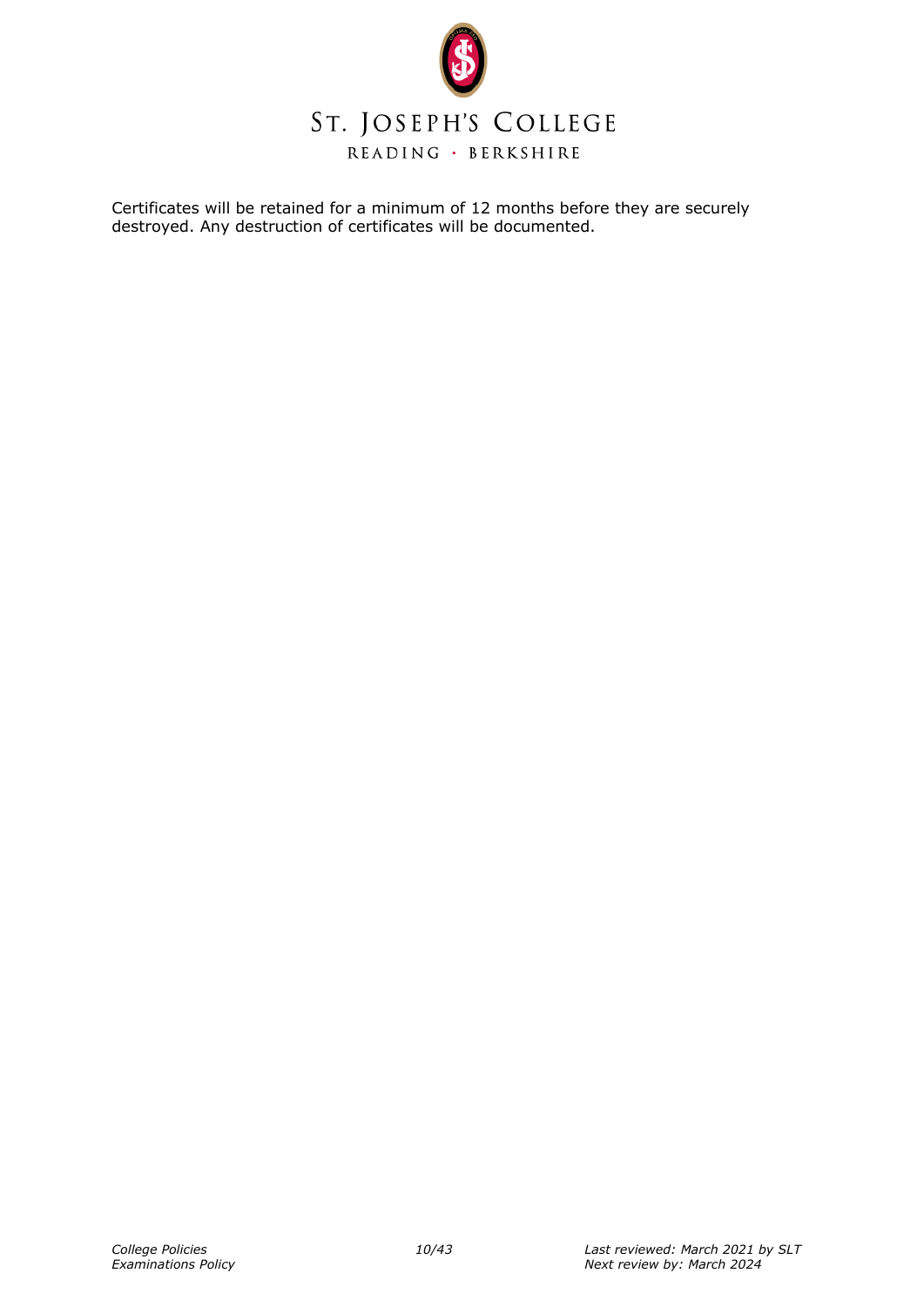

| <b>Example risks and</b>                                                                                            | <b>Possible remedial action</b>                                                                                                                                                                |                                                                                         | <b>Staff</b>                                                   |
|---------------------------------------------------------------------------------------------------------------------|------------------------------------------------------------------------------------------------------------------------------------------------------------------------------------------------|-----------------------------------------------------------------------------------------|----------------------------------------------------------------|
| issues                                                                                                              | <b>Forward planning</b>                                                                                                                                                                        | <b>Action</b>                                                                           |                                                                |
| <b>Timetabling</b>                                                                                                  |                                                                                                                                                                                                |                                                                                         |                                                                |
| Controlled assessment<br>schedule clashes with<br>other activities                                                  | Plan/establish priorities<br>well ahead (e.g. at the<br>start of the academic<br>year)                                                                                                         | Plan dates in consultation<br>with school calendar -<br>negotiate with other<br>parties | H <sub>0</sub> D's<br>Deputy Head<br>Pastoral<br>Exams Officer |
| Too many controlled<br>assessments and NEA<br>close together across<br><b>GCSE</b> subjects<br><b>Accommodation</b> | Plan controlled<br>assessments and NEA so<br>they are spaced over the<br>duration of the course                                                                                                | Space controlled<br>assessments and NEA to<br>allow candidates<br>sometime between them | HoD/HoF<br>Deputy Head<br>Academic                             |
| Insufficient space in<br>classrooms for<br>candidates                                                               | Once the size of the<br>cohort is known at the<br>start of the year, flag<br>instances where regular<br>classroom space may not<br>be suitable to conduct<br>controlled assessments<br>and NEA | Use more than one<br>classroom or multiple<br>sittings where necessary                  | Deputy Head<br>Academic /<br><b>HOD</b><br>Site Team           |
| Insufficient facilities for<br>all candidates                                                                       | Careful planning ahead<br>and booking of rooms /<br>College facilities                                                                                                                         |                                                                                         | Deputy Head<br>Academic /<br>HoD<br>Site Team                  |

| <b>Example risks and</b>                        | <b>Possible remedial action</b>                                                                                    |                                                                                                                                                                                 |                                             |
|-------------------------------------------------|--------------------------------------------------------------------------------------------------------------------|---------------------------------------------------------------------------------------------------------------------------------------------------------------------------------|---------------------------------------------|
| issues                                          | <b>Forward planning</b>                                                                                            | <b>Action</b>                                                                                                                                                                   | <b>Staff</b>                                |
| Downloading awarding body set tasks             |                                                                                                                    |                                                                                                                                                                                 |                                             |
| IT system unavailable<br>on day of assessment   | Download tasks well<br>ahead of scheduled<br>assessment date in all<br>cases                                       | Book IT equipment well<br>ahead and download tasks<br>before scheduled date of<br>assessment                                                                                    | HoD<br><b>Tech Support</b><br>Exams Officer |
| Teaching staff unable to<br>access task details | Test secure access rights<br>ahead of controlled<br>assessment and NEA<br>schedule every year and<br>every session | Ensure teaching staff have<br>access rights for the<br>correct area of awarding<br>body secure extranet sites<br>well ahead of the<br>controlled assessment and<br>NEA schedule | Exams Officer                               |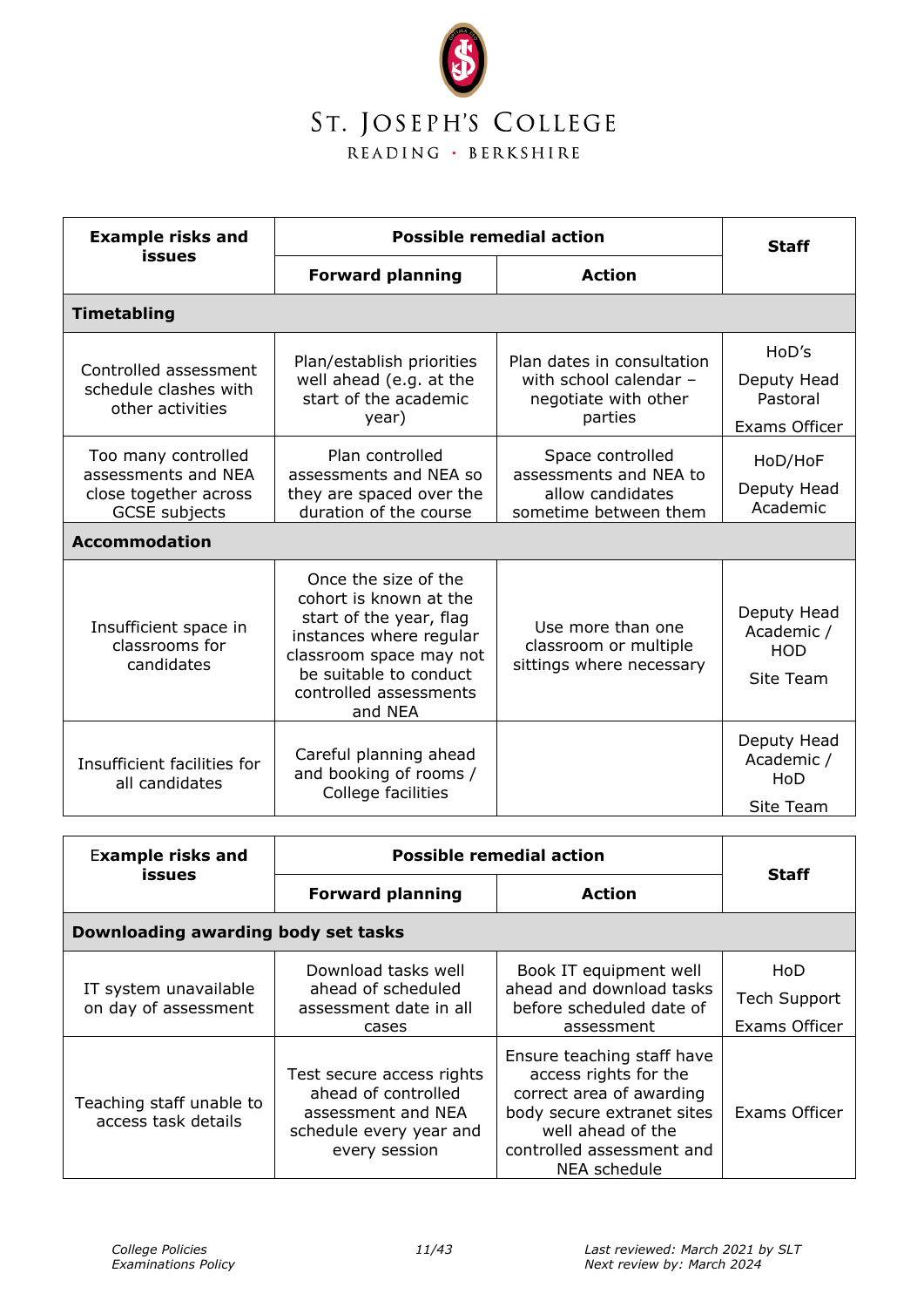

| Loss of task details in<br>transmission                                 | Download tasks well<br>ahead of scheduled<br>assessment date | Contact awarding body<br>and ask for replacement<br>task; download again | Exams Officer                  |
|-------------------------------------------------------------------------|--------------------------------------------------------------|--------------------------------------------------------------------------|--------------------------------|
| <b>Absent candidates</b>                                                |                                                              |                                                                          |                                |
| Candidates absent for all<br>or part of assessment<br>(various reasons) |                                                              | Plan alternative session(s)<br>for candidates                            | HoD<br>Deputy Head<br>Academic |

| <b>Example risks and</b>                                                                                                      | <b>Possible remedial action</b>                                                                                                                                                   |                                                                                                               |                                                                                        |  |
|-------------------------------------------------------------------------------------------------------------------------------|-----------------------------------------------------------------------------------------------------------------------------------------------------------------------------------|---------------------------------------------------------------------------------------------------------------|----------------------------------------------------------------------------------------|--|
| issues                                                                                                                        | <b>Forward planning</b>                                                                                                                                                           | <b>Action</b>                                                                                                 | <b>Staff</b>                                                                           |  |
| <b>Control levels for task taking</b>                                                                                         |                                                                                                                                                                                   |                                                                                                               |                                                                                        |  |
| The assessment is<br>undertaken under<br>incorrect level of control<br>(time, resources,<br>supervision and<br>collaboration) | Ensure teaching staff<br>know what level is<br>applicable and<br>understand what is<br>involved. Provide training<br>if required                                                  | Seek guidance from the<br>awarding body                                                                       | HoD/HoF                                                                                |  |
| <b>Supervision</b>                                                                                                            |                                                                                                                                                                                   |                                                                                                               |                                                                                        |  |
| Student study diary/plan<br>not provided or<br>completed*                                                                     | Ensure teaching staff are<br>aware of the need for<br>study diary/plans to be<br>completed early in course                                                                        | Ensure candidates start,<br>continue and complete<br>study diary/plans that are<br>signed after every session | HoD/HoF                                                                                |  |
| Teaching staff do not<br>understand that the<br>supervision of controlled<br>assessments is their<br>responsibility           | Ensure teaching staff fully<br>understand the nature of<br>controlled assessments<br>and their role in<br>supervising assessments                                                 |                                                                                                               | HoD/HoF                                                                                |  |
| A suitable supervisor<br>has not been arranged<br>for an assessment<br>where teaching staff are<br>not supervising            | A suitable supervisor<br>must be arranged for any<br>controlled assessment<br>session where a teacher<br>is not supervising, in line<br>with the awarding body's<br>specification |                                                                                                               | HoD/HoF<br>Deputy Head<br>Academic /<br>Director of<br>Studies(cover)<br>Exams Officer |  |

\* Not all GCSE controlled assessments will require the completion of a study diary or study plans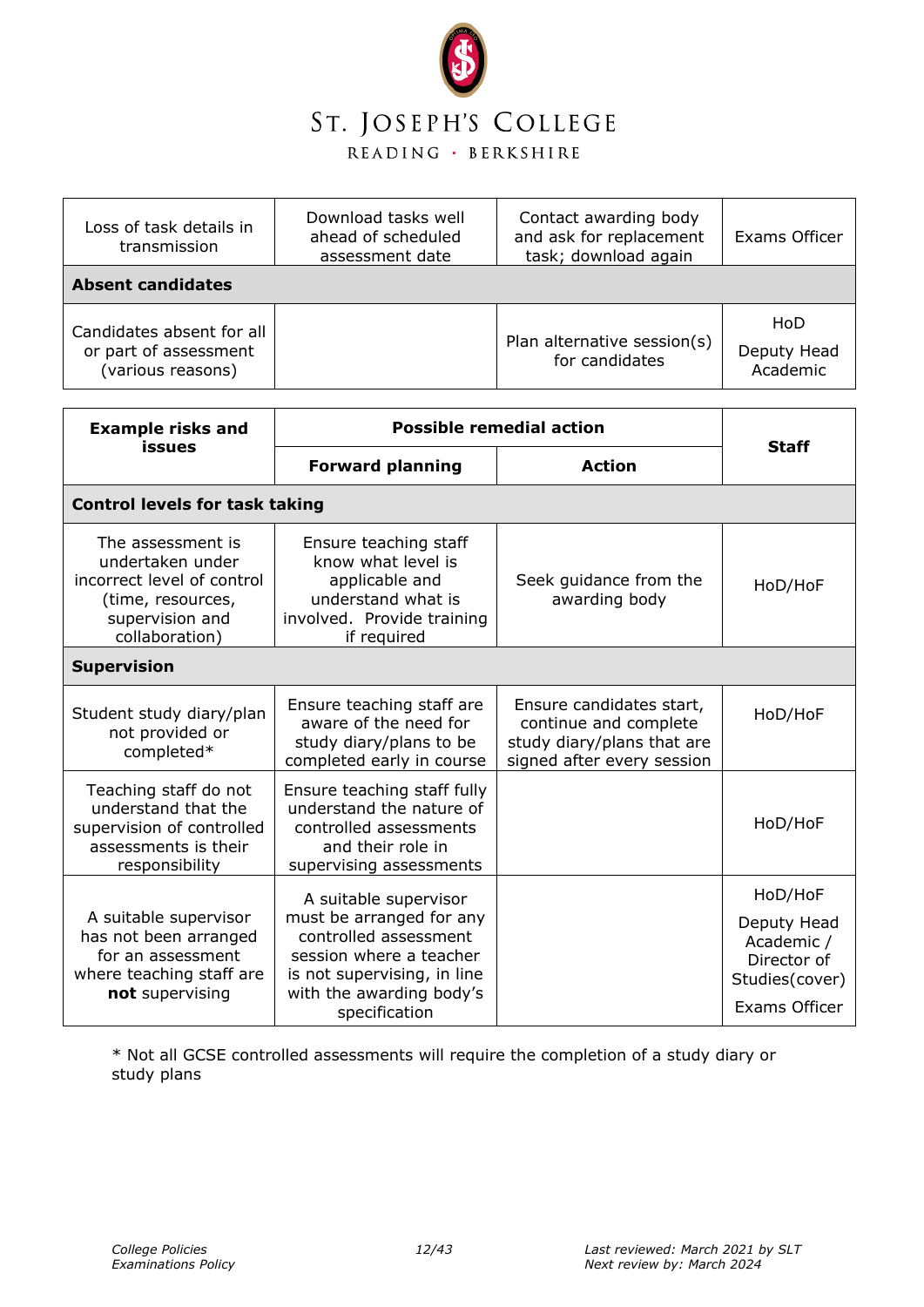

| <b>Example risks and</b>                                                                    | <b>Possible remedial action</b>                                                                                                       |                                                                                 |                                |
|---------------------------------------------------------------------------------------------|---------------------------------------------------------------------------------------------------------------------------------------|---------------------------------------------------------------------------------|--------------------------------|
| <b>issues</b>                                                                               | <b>Forward planning</b>                                                                                                               | <b>Action</b>                                                                   | <b>Staff</b>                   |
| <b>Task setting</b>                                                                         |                                                                                                                                       |                                                                                 |                                |
| Teaching staff fail to<br>correctly set tasks                                               | Ensure teaching staff fully<br>understand the task setting<br>arrangements as defined in<br>the awarding body's<br>specification**    | Seek guidance from the<br>awarding body                                         | HoD/HoF                        |
| Assessments have not<br>been moderated in line<br>with the awarding<br>body's specification | Check specification and<br>plan required moderation<br>appropriately                                                                  | Seek guidance from the<br>awarding body                                         | HoD/HoF                        |
| <b>Security of materials</b>                                                                |                                                                                                                                       |                                                                                 |                                |
| Assessment tasks not<br>kept secure before<br>assessment                                    | Ensure teaching staff fully<br>understand the importance<br>of task security                                                          | Contact the awarding<br>body to request/obtain<br>different assessment<br>tasks | Exams Officer                  |
| Candidates' work not<br>kept secure during or<br>after assessment                           | Define the appropriate<br>level of security, in line<br>with the awarding body's<br>requirements, for each<br>department as necessary | Seek guidance from the<br>awarding body                                         | Exams Officer                  |
| Insufficient or insecure<br>storage space                                                   | Look at provision for<br>suitable storage at the<br>start of the GCSE course                                                          | Find alternative storage<br>within the College                                  | Exams Officer<br><b>Bursar</b> |

\*\* All tasks whether set by the awarding body or the College **must** be developed in line with the requirements of the specification.

| <b>Example risks and</b>           | <b>Possible remedial action</b>                                                                |                                                                                                                      | <b>Staff</b> |
|------------------------------------|------------------------------------------------------------------------------------------------|----------------------------------------------------------------------------------------------------------------------|--------------|
| issues                             | <b>Forward planning</b>                                                                        | <b>Action</b>                                                                                                        |              |
| <b>Deadlines</b>                   |                                                                                                |                                                                                                                      |              |
| Deadlines not met by<br>candidates | Ensure all candidates are<br>briefed on deadlines and<br>the penalties for not<br>meeting them | Mark what candidates<br>have produced by the<br>deadline<br>Seek guidance from<br>awarding body on<br>further action | HoD/HoF      |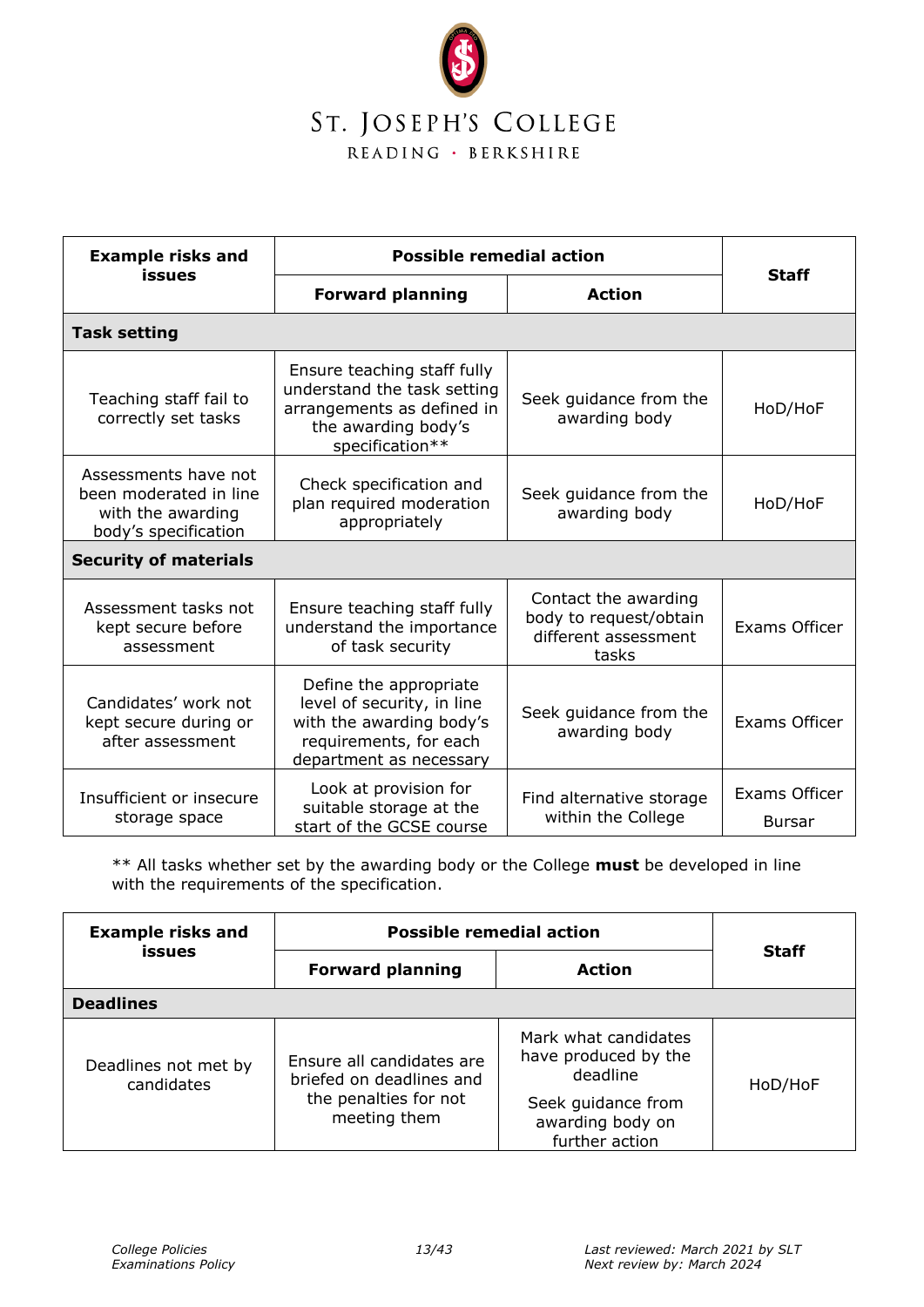

| Deadlines for marking<br>and/or paperwork not<br>met by teaching staff<br><b>Authentication</b>                                    | Ensure teaching staff are<br>given clear deadlines<br>(prior to the awarding<br>body deadline) to<br>complete<br>marking/paperwork<br>(Marks can then be<br>processed and submitted<br>ahead of awarding body<br>deadlines) | Seek guidance from<br>awarding body                                                         | HoD/HoF<br>Exams Officer                                          |
|------------------------------------------------------------------------------------------------------------------------------------|-----------------------------------------------------------------------------------------------------------------------------------------------------------------------------------------------------------------------------|---------------------------------------------------------------------------------------------|-------------------------------------------------------------------|
|                                                                                                                                    |                                                                                                                                                                                                                             |                                                                                             |                                                                   |
|                                                                                                                                    | Ensure all candidates<br>have authentication forms<br>to sign                                                                                                                                                               |                                                                                             |                                                                   |
| Candidate fails to sign<br>authentication form                                                                                     | Ensure that the<br>authentication form is<br>securely attached to their<br>work when it is completed<br>and handed in for<br>marking                                                                                        | Find candidate and<br>ensure authentication<br>form is signed                               | HoD/HoF                                                           |
| Teaching staff fail to<br>complete authentication                                                                                  | Ensure teaching staff fully<br>understand the<br>importance of                                                                                                                                                              | Return the<br>authentication form to<br>the teacher for signature                           | HoD/HoF                                                           |
| forms or leave before<br>authentication forms and<br>completing the<br>the requirement of a<br>authentication process<br>signature | Ensure authentication<br>forms are signed as work<br>is marked                                                                                                                                                              | Deputy Head<br>Academic                                                                     |                                                                   |
| <b>Marking</b>                                                                                                                     |                                                                                                                                                                                                                             |                                                                                             |                                                                   |
| Teaching staff interpret<br>marking descriptions<br>incorrectly                                                                    | Ensure appropriate<br>training and practicing of<br>marking                                                                                                                                                                 | Teaching staff interpret<br>marking descriptions<br>incorrectly                             | Ensure<br>appropriate<br>training and<br>practicing of<br>marking |
| College does not run the<br>standardisation activity<br>as required by the<br>awarding body                                        | Plan against the awarding<br>body's requirements for<br>standardisation, i.e. when<br>and how this activity must<br>be conducted                                                                                            | Check with the awarding<br>body whether a later<br>standardisation event<br>can be arranged | HoD/HoF                                                           |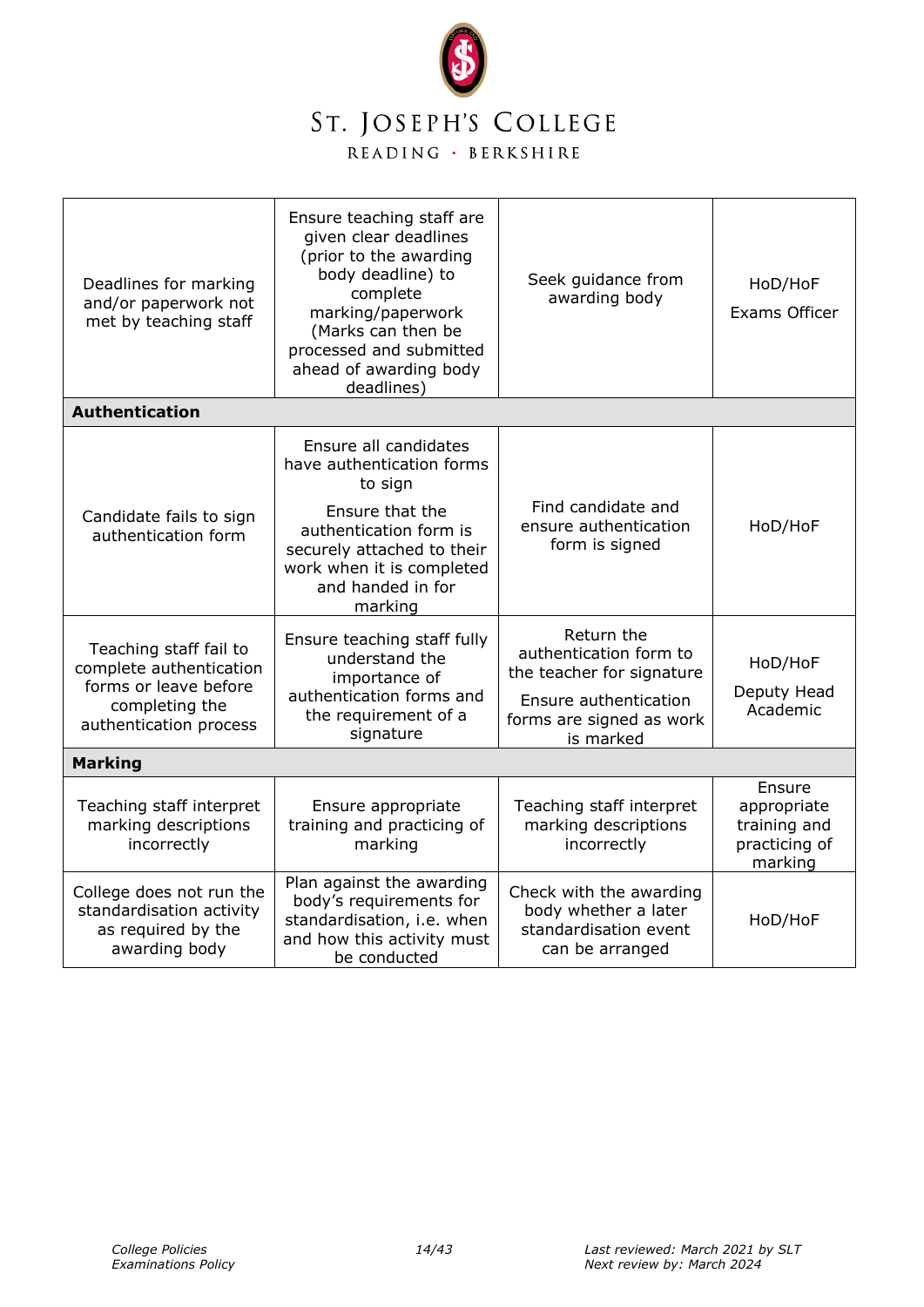

### **Access Arrangements Policy**

<span id="page-14-0"></span>This policy should be read in conjunction with the College's Learning Support Policy and Accessibility Plan.

#### **What are access arrangements and reasonable adjustments?**

#### **Access arrangements**

Access arrangements are agreed before an assessment. They allow candidates with specific needs, such as special educational needs, disabilities, or temporary injuries to access the assessment and show what they know and can do without changing the demands of the assessment. The intention behind an access arrangement is to meet the needs of an individual candidate without affecting the integrity of the assessment. Access arrangements are the principal way in which awarding bodies comply with the duty under the Equality Act 2010 to make 'reasonable adjustments'.

#### **Reasonable adjustments**

The Equality Act 2010 requires an awarding body to make reasonable adjustments where a candidate, who is disabled within the meaning of the Equality Act 2010, would be at a substantial disadvantage in comparison to someone who is not disabled. The awarding body is required to take reasonable steps to overcome that disadvantage. An example would be a Braille paper which would be a reasonable adjustment for a vision impaired candidate who could read Braille. A reasonable adjustment may be unique to that individual and may not be included in the list of available access arrangements.

Whether an adjustment will be considered reasonable will depend on several factors which will include, but are not limited to:

- the needs of the disabled candidate;
- the effectiveness of the adjustment;
- the cost of the adjustment; and
- the likely impact of the adjustment upon the candidate and other candidates.

An adjustment will not be approved if it:

- involves unreasonable costs to the awarding body;
- involves unreasonable timeframes; or
- affects the security and integrity of the assessment.

This is because the adjustment is not 'reasonable'.

#### **Purpose of the policy**

The purpose of this policy is to confirm that St. Joseph's College has a written record which clearly shows the centre is leading on the access arrangements process and is complying with its obligation to identify the need for, request and implement access arrangements, as outlined in the JCQ General Regulations for Approved Centres.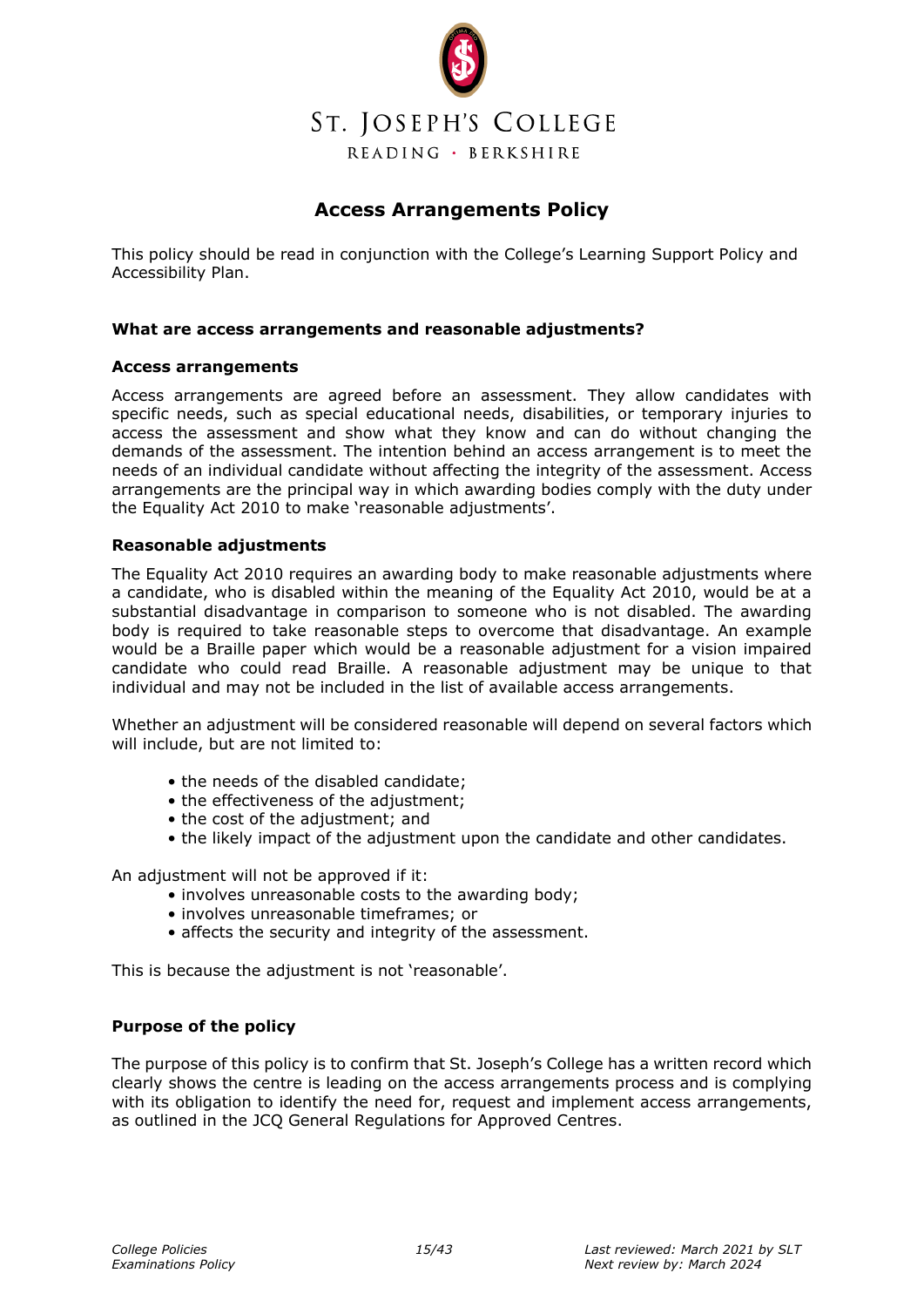

This policy is maintained and held by the SENCo alongside the individual files/e-folders of each access arrangements candidate. Each file/e-folder contains detailed records of all the essential information that is required to be held according to the regulations.

Where the SENCo is storing documentation electronically they will create an e-folder for each individual candidate. The candidate's e-folder must hold each of the required documents and will be available for inspection.

The policy will be reviewed at least every three years to ensure that processes are carried out in accordance with the current edition of the JCQ publication Adjustments for candidates with disabilities and learning difficulties - Access Arrangements and Reasonable Adjustments.

#### **General principles**

The general principles of access arrangements for the College to consider are detailed in the JCQ Access Arrangements and Reasonable Adjustments regulations. These include:

- The purpose of an access arrangement/reasonable adjustment is to ensure, where possible, that barriers to assessment are removed for a disabled candidate preventing him/her from being placed at a substantial disadvantage due to persistent and significant difficulties. The integrity of the assessment is maintained, whilst at the same time providing access to assessments for disabled candidate.
- The SENCo, or an equivalent member of staff, must ensure that the proposed access arrangement/reasonable adjustment does not unfairly disadvantage or advantage the candidate.
- Access arrangements/reasonable adjustments should be processed at the **start** of the course.
- Arrangements must always be approved before an examination or assessment.
- The arrangement(s) put in place must reflect the support given to the candidate in the centre.
- The candidate must have had appropriate opportunities to practise using the access arrangement(s)/reasonable adjustment(s) before his/her first examination.

The College recognises its duties towards disabled candidates, ensuring compliance with all aspects of the Equality Act 2010. This will include a duty to explore and provide access to suitable courses, through the access arrangements process submit applications for reasonable adjustments and make reasonable adjustments to the service the centre provides to disabled candidates.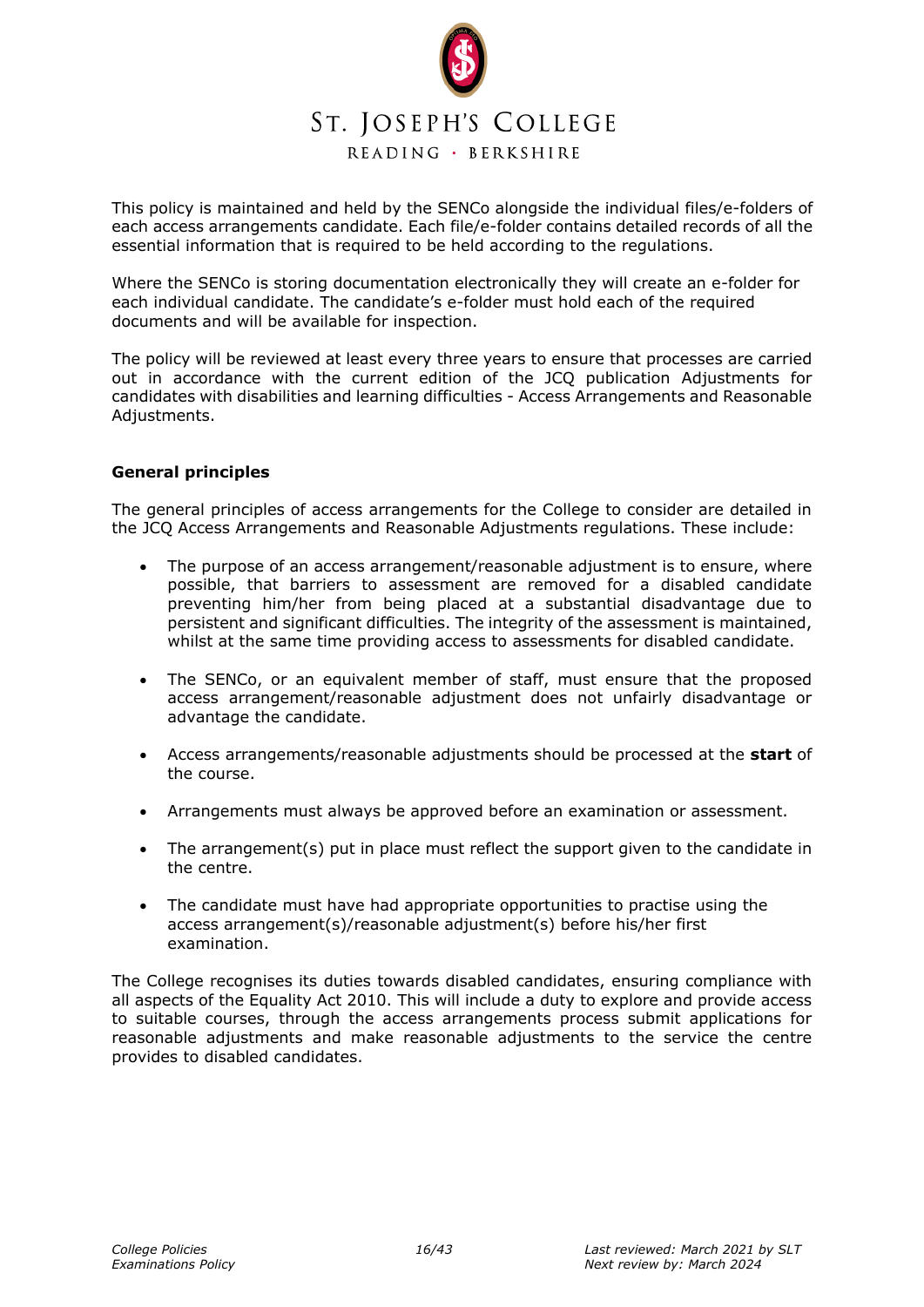

#### **The assessment process**

Assessments are carried out by an assessor(s) appointed by the head of centre. The assessor(s) is (are) appropriately qualified as required by JCQ regulations in Access Arrangements and Reasonable Adjustments.

The qualification(s) of the current assessor(s) are:

**Mrs Jo-anne Elliott**: SENCo (CPT3A, MBPsS & RQTU: 349338, QTLS - AJ002696)

**Ms Sophia Butler**: Specialist Teacher, with a current SpLD APC (SB101/256)

**Dr Jasmine Murray**: Chartered & Occupational Psychologist, MA.Ed, MSc, HCPC Registered (No: PLY166753); Chartered member of the British Psychological Society.

**Ms Leonie Sacher**: Specialist Teacher, BA(Hons), PGCE, DipRSA SpLD APC (Patoss) NASENCO (500001260-IF5177)

**Ms Belinda Medhurst**: Chartered Educational Psychologist, BSc, PGCE, Med, CPsychol. HCPC Registered (No: PLY17735); member of the Division of Education and Child Psychology (British Psychology Society).

For current pupils in Year 9 or above, the College only accepts new assessment reports from these assessors, unless in the event of exceptional circumstances relating to COVID 19, in accordance with JCQ supplementary regulations.

#### **Checking the qualification(s) of the assessor(s)**

In the unusual event that an assessment is to be considered from an alternative external assessor (e.g. new pupil from Year 9 onwards) the Head of Learning Support will check whether the assessor meets one of the following criteria:

• a qualified Psychologist registered with the Health & Care Professions Council (HCPC):

Registration with the HCPC is found via [www.hpc-uk.org/check](http://www.hpc-uk.org/check) . *The Health and Care Professions Council (HCPC) is the statutory regulator for practitioner psychologists in the UK.* 

Qualified Psychologists are also checked against the British Psychological Society, since to be a member: *all Chartered Psychologists have completed Society-recognised education and training of at least six years' duration and have demonstrated knowledge, skills and autonomous practice to professional doctorate standard.*

- a Specialist Assessor with a current SpLD Assessment Practising Certificate: Specialist Assessors with a current SpLD APC are asked to supply a copy of the certificate.
- a Specialist Assessor with a post-graduate qualification in individual specialist assessment at, or equivalent to Level 7.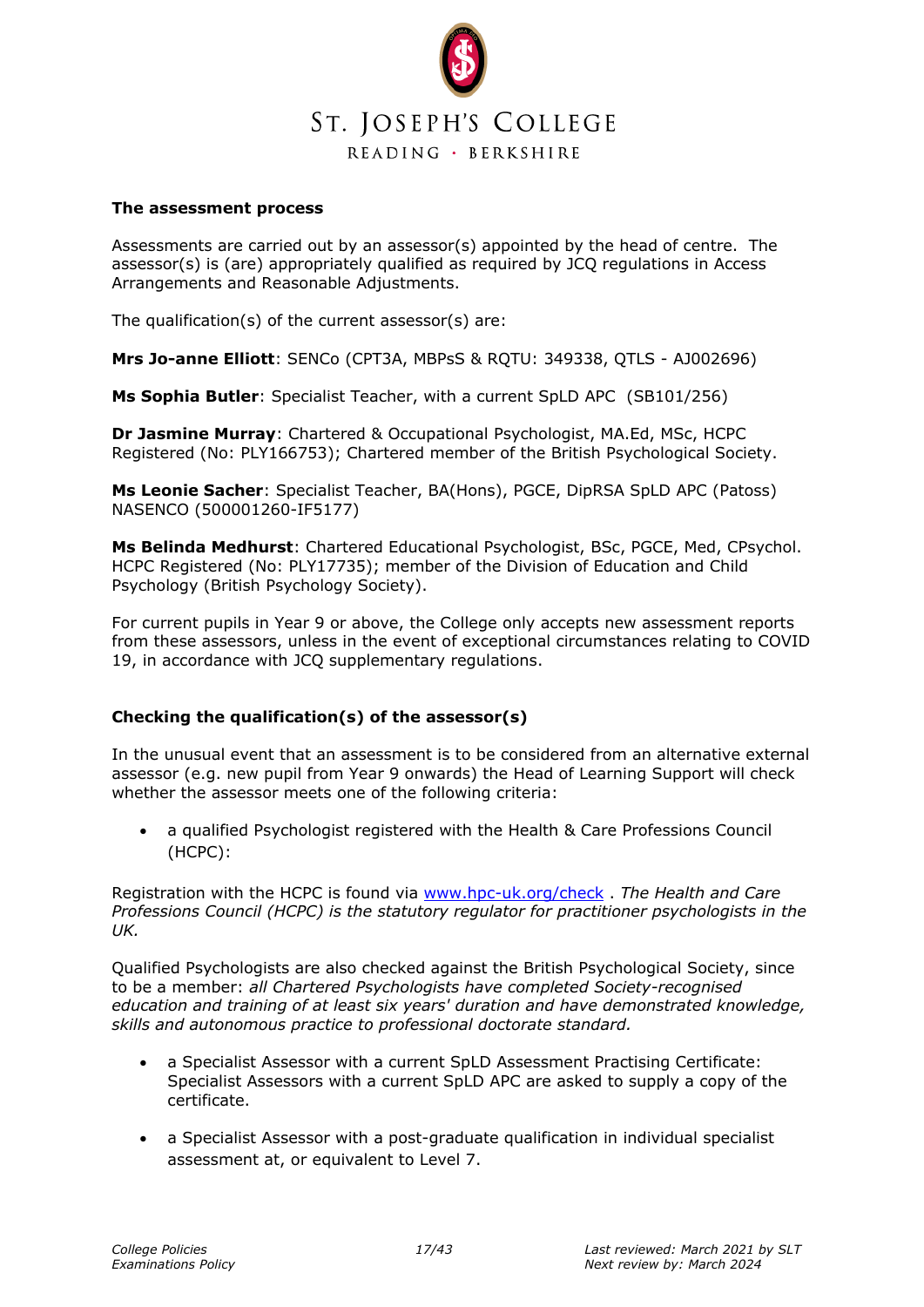

If such an assessment were to be considered, the Head of Learning Support would check with the organisation which awarded their qualification whether it is at Level 7 or equivalent to Level 7. If it is confirmed as being at Level 7, or equivalent to Level 7, then no further action would be required. The Specialist Assessor would meet the published criteria. If Level 7 qualification is not confirmed the assessment would be rejected.

#### **Reporting the appointment of the assessor(s)**

The SENCo will hold on file for inspection purposes evidence that the assessors(s) is/are suitably qualified.

#### **Process for the assessment of a candidate's learning difficulties by an assessor**

On a candidate by candidate basis, consideration is given to adapting arrangements, adapting materials, the provision of specialist equipment and or the adaptation of standard equipment, the adaptation of the physical environment.

The SENCo, with support from the teaching staff and members of the Senior Leadership Team will gather evidence to support the needs of the candidate. The SENCo will work with teaching staff and the examinations officer to ensure that approved access arrangements are put in place for examinations and assessments.

The SENCo is the reviewer and will process the applications online and hold the evidence for inspection purposes for all external examinations.

The Deputy Head (Pastoral) oversees candidates with medical conditions and will speak directly with the candidates, informing the SENCo and examination officer if access arrangements are to be required on a case by case basis.

The table below provides example arrangements and adjustments that are considered to meet the need(s) of a candidate and the actions considered/taken by the College for the purposes of facilitating access.

| <b>Example of</b><br>candidate need(s)                                                     | <b>Arrangements</b><br>explored                               | <b>College actions</b>                                                                                       |
|--------------------------------------------------------------------------------------------|---------------------------------------------------------------|--------------------------------------------------------------------------------------------------------------|
| A medical condition<br>which prevents the<br>candidate from taking<br>exams in the College | Alternative site for the<br>conduct of examinations<br>$\ast$ | Deputy Head (Pastoral) gathers<br>evidence to support the need for<br>the candidate to take exams at<br>home |
|                                                                                            | Supervised rest breaks                                        |                                                                                                              |
|                                                                                            |                                                               | Deputy Head (Pastoral) provides<br>written statement for file to<br>confirm the need                         |
|                                                                                            |                                                               | Approval for rest breaks<br>confirmed by SENCo                                                               |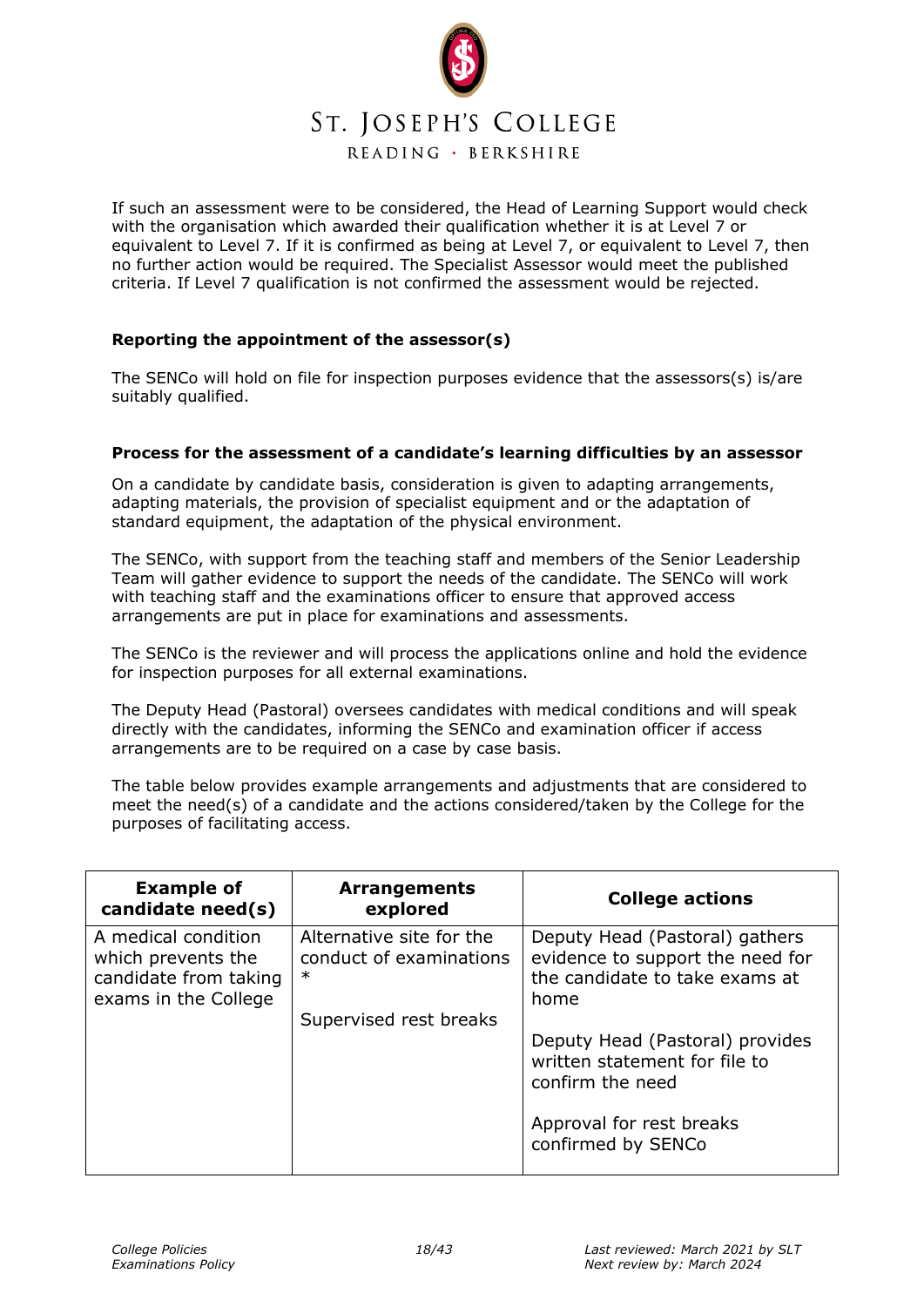

|  | Deputy Head (Pastoral) / Head of<br>Section discussion with candidate<br>to confirm the arrangements<br>should be put in place                |
|--|-----------------------------------------------------------------------------------------------------------------------------------------------|
|  | EO submits appropriate<br>'Alternative site for the conduct of<br>exams form'                                                                 |
|  | EO provides candidate with exam<br>timetable and JCQ information for<br>candidates                                                            |
|  | Deputy Head (Pastoral) / Head of<br>Section confirms with candidate<br>the information is understood                                          |
|  | Deputy Head (Pastoral) agrees<br>with candidate that prior to each<br>exam will call to confirm fitness to<br>take exam                       |
|  | EO allocates invigilator(s) to<br>candidate's timetable; confirms<br>time of collection of exam papers<br>and materials                       |
|  | Invigilator monitors candidate's<br>condition for each exam and<br>records any issues on incident log                                         |
|  | Invigilator records rest breaks<br>(time and duration) on incident<br>log and confirms set time given<br>for exam                             |
|  | Invigilator briefs EO after each<br>exam on how candidate's<br>performance in exam may have<br>been affected by his/her condition             |
|  | EO discusses with Deputy Head<br>(Pastoral) if candidate is eligible<br>for special consideration<br>(candidate present but<br>disadvantaged) |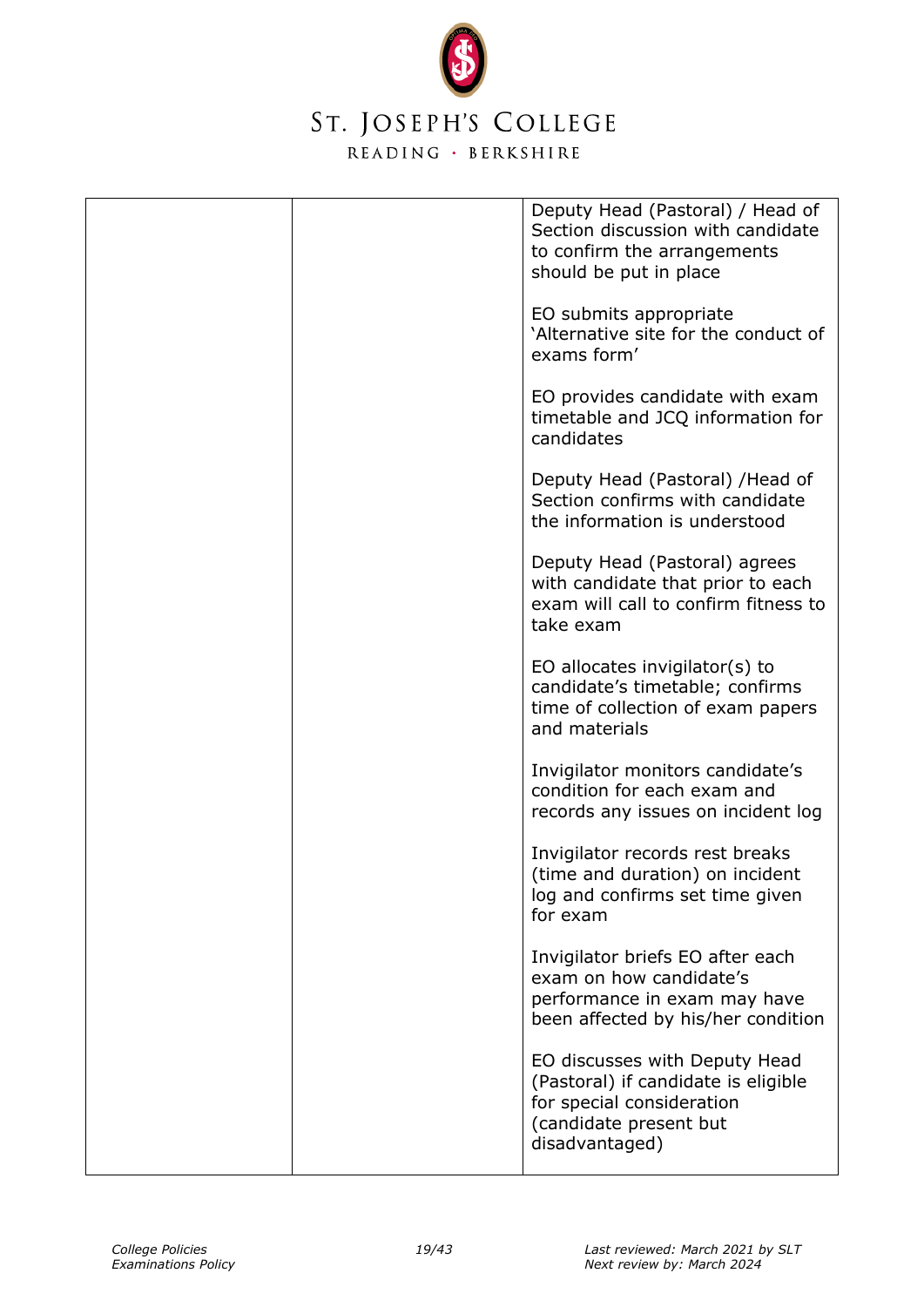

|                                                                                                           |                                                                                                                                       | EO processes request(s) for<br>special consideration where<br>applicable; incident log(s)<br>provides supporting evidence                                                                                                                                                                                                                                                                                                                                                                 |
|-----------------------------------------------------------------------------------------------------------|---------------------------------------------------------------------------------------------------------------------------------------|-------------------------------------------------------------------------------------------------------------------------------------------------------------------------------------------------------------------------------------------------------------------------------------------------------------------------------------------------------------------------------------------------------------------------------------------------------------------------------------------|
| Persistent and<br>significant difficulties<br>in accessing written<br>text and answers in<br>written form | Reader/computer<br>reader*<br>25% Extra time<br>Separate invigilation<br>within the College*<br>Read aloud*<br>Laptop use<br>Exam pen | SENCo confirms candidate is<br>disabled within the meaning of the<br>Equality Act 2010<br>Papers checked for those testing<br>reading<br>Computer reader sourced for use<br>in papers (or sections of papers)<br>testing reading OR up to 50%<br>extra time awarded<br>Form 8, signed and dated, with<br>Sections A, B and C completed;<br>kept on file with body of<br>supporting evidence, printed<br>approval from AAO and signed<br>data protection notice. Held<br>securely by SENCo |
| Significant difficulty<br>in concentrating or<br>anxiety                                                  | Prompter<br>Separate invigilation<br>within the College*<br>Read aloud*<br>Supervised rest breaks                                     | SENCo gathers evidence to<br>support substantial and long term<br>adverse impairment<br>SENCo confirms with candidate<br>how and when they will be<br>prompted or supported<br>EO briefs invigilator to monitor<br>candidate and the method of<br>prompting (call out his name to<br>bring his attention back to the<br>paper - confirms requirement for<br>separate room) or support anxiety<br>such as supervised rest breaks                                                           |
| Sensory impairment<br>(Visual, hearing etc)                                                               | Enlarged print<br><b>Braille</b><br>Facilitating instructions*                                                                        | SENCo confirms candidate is<br>disabled within the meaning of the<br>Equality Act 2010                                                                                                                                                                                                                                                                                                                                                                                                    |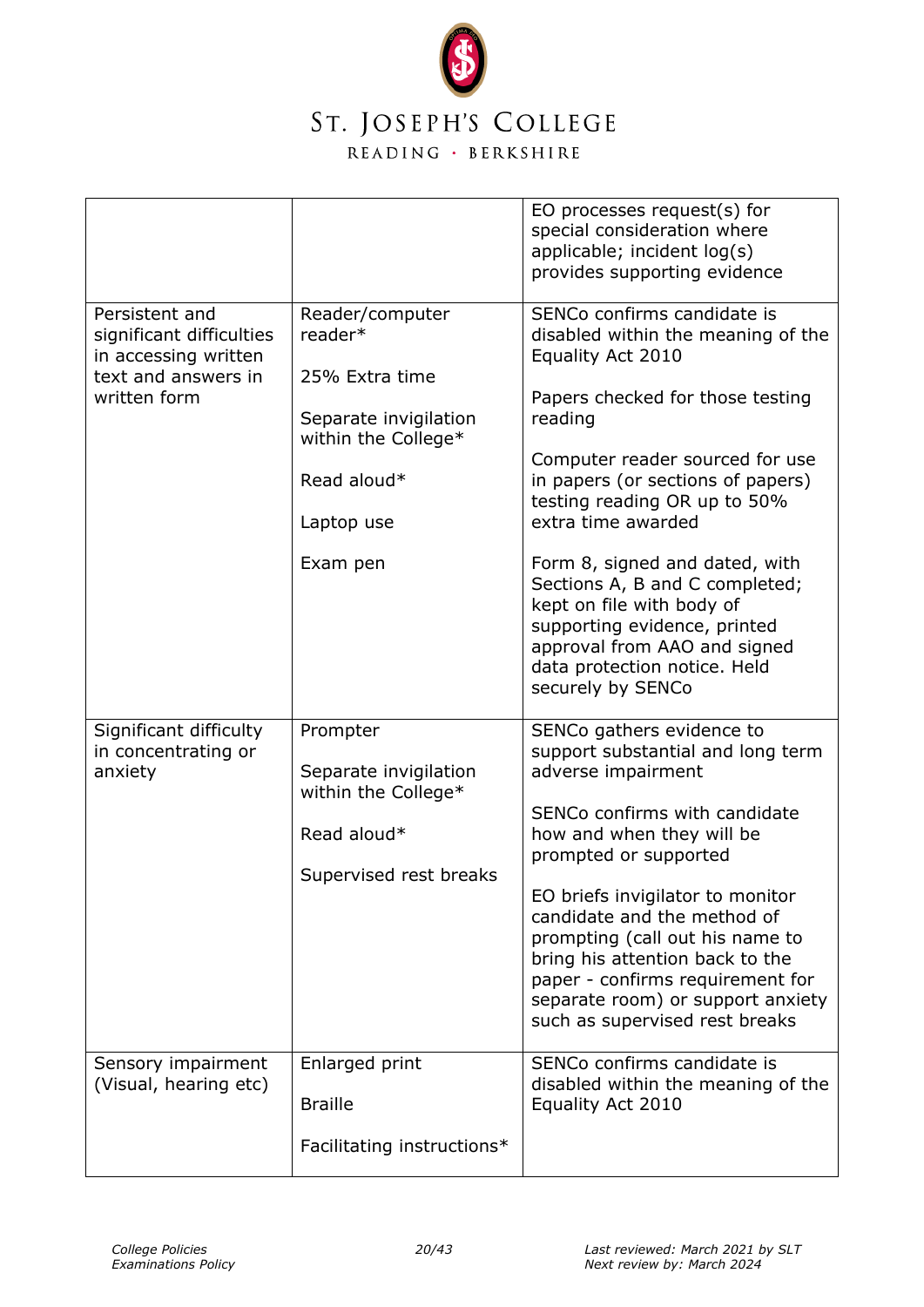

| Seating | SENCo gathers evidence to<br>support substantial and long term<br>adverse impairment.                                                                                                                                          |
|---------|--------------------------------------------------------------------------------------------------------------------------------------------------------------------------------------------------------------------------------|
|         | Through liaising with candidates<br>and appropriate impairment<br>advisor, SENCo confirms with<br>candidate how and when they will<br>be supported and applies access<br>arrangements such as extra time<br>where appropriate. |

#### **Painting a 'holistic picture of need', confirming normal way of working**

Background information' is collated from a variety of sources. The College uses GL Assessments to screen and track progress of pupils and results are discussed and analysed by the SENCo and Academic Deputy Head.

Specialist reports are also provided by parents, either upon entry or after discussion with the SENCo, which provide 'background information' on diagnosis and recommendations.

Supported Learner Plans are also included which show consultation and engagement by teachers on identified need(s) of relevant pupils Teachers also provide background information on 'normal way of working' in years 7,8 and 9. This information is collated by the SENCo and the Part 1 of Form 8 is completed showing the picture of need.

Before the candidate's assessment, the SENCo must provide the assessor with background information, i.e. a picture of need has been painted as required in Part 1 of Form 8. The SENCo and the assessor will work together to ensure a joined-up and consistent process.

An independent assessor must contact the College and ask for evidence of the candidate's normal way of working and relevant background information. This must take place before the candidate is assessed. Additionally, the independent assessor must be approved by the head of centre to assess the candidate.

All candidates must be assessed in light of the picture of need and the background information as detailed within Part 1 of Form 8.

An independent assessor must discuss access arrangements/reasonable adjustments with the SENCo. The responsibility to determine and request appropriate and practicable access arrangements/reasonable adjustments specifically lies with the SENCo.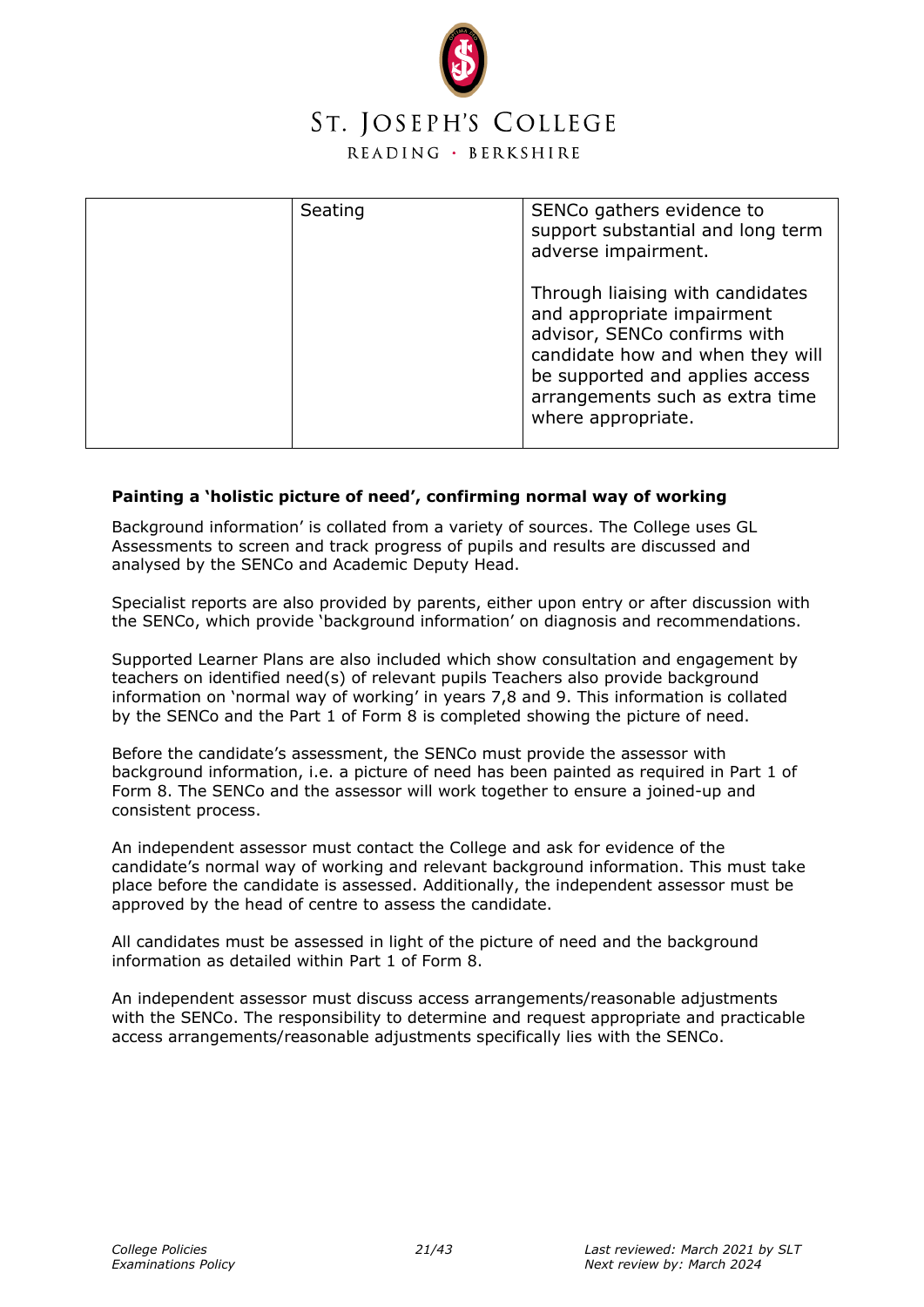

#### **Processing access arrangements and adjustments**

#### **Arrangements/adjustments requiring awarding body approval**

Access arrangements online (AAO) is a tool provided by JCQ member awarding bodies for centres to apply for required access arrangement approval for the qualifications covered by the tool. This tool also provides the facility to order modified papers for those qualifications included.

AAO is accessed within the JCQ Centre Admin Portal (CAP) by logging in to one of the awarding body secure extranet sites. A single application for approval is required for each candidate regardless of the awarding body used.

The SENCo and Exams Officer are responsible for making applications via AAO in a timely manner and no later than the Board deadlines.

*"The SENCo must keep detailed records, whether electronically or in hard copy paper format, of all the essential information on file. This includes a copy of the candidate's approved application, appropriate evidence of need (where required) and a signed candidate personal data consent form for inspection by the JCQ Centre Inspection Service."*  [AA 8.6]

#### **Centre-delegated arrangements/adjustments**

The SENCo keeps any available records of these and informs the Exams Officer of all Centre delegated arrangements/adjustments.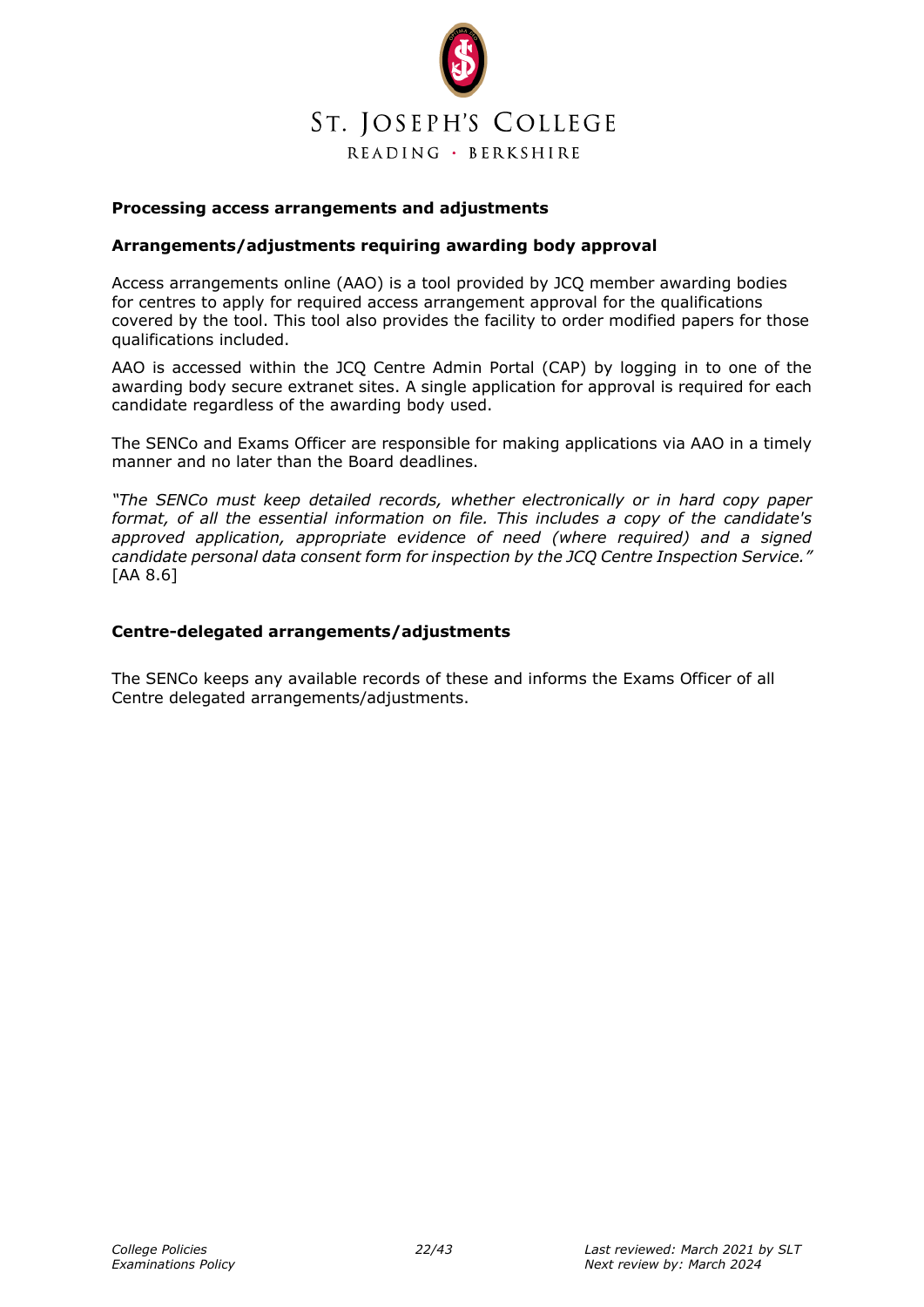

## **Word Processor Policy**

<span id="page-22-0"></span>This policy on the use of word processors in examinations and assessments is reviewed and updated annually, on the publication of updated JCQ regulations and guidance contained in the publications Access Arrangements and Reasonable Adjustments and Instructions for Conducting Examinations.

#### **Purpose of the policy**

This policy details how the College manages and administers the use of word processors (including laptops) in examinations and assessments.

#### **Principles for using a word processor**

The College complies with Adjustments for Candidates with Disabilities and Learning Difficulties Regulations and Guidance booklet as follows:

- Candidates with access to word processors are allowed to do so in order to remove barriers for disabled candidates which prevent them from being placed at a substantial disadvantage as a consequence of persistent and significant difficulties
- The use of word processors is only permitted whilst ensuring that the integrity of the assessment is maintained, at the same time as providing access to assessments for a disabled candidate
- The use of a word processor is not granted where it will compromise the assessment objectives of the specification in question
- Candidates may not require the use of a word processor in each specification. As subjects and their methods of assessments may vary, leading to different demands of our candidates, the need for the use of a word processor is considered on a subject-by-subject basis
- The use of a word processor is considered and agreed where appropriate at the start of the course. Candidates are subsequently aware that they will have the use of a word processor for examinations and controlled assessments/coursework
- Candidates are made aware that they will have the use of a word processor for examinations and non-examination assessments (including controlled assessments/coursework)

The use of a word processor for candidates is only granted if it reflects the support given to the candidate as their 'normal way of working', which is defined as support:

- o in the classroom; or
- o working in small groups for reading and/or writing; or
- o literacy support lessons; or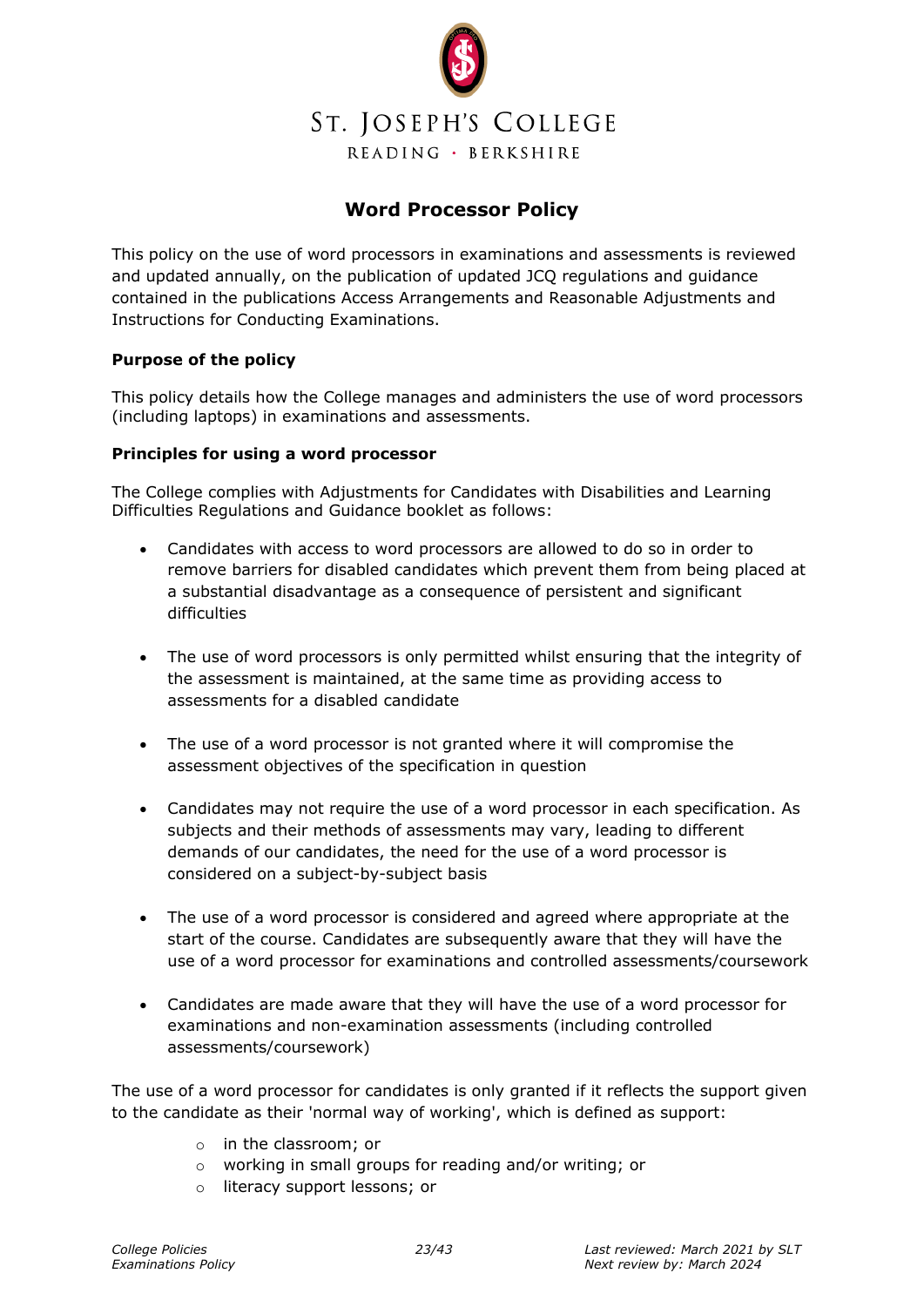

- o literacy intervention strategies; and/or
- o in internal school tests and mock examinations

The only exception to this is where an arrangement may need to be put in place as a consequence of a temporary injury or impairment at the time of an exam or assessment.

#### **The use of a word processor**

The College complies with Adjustments for Candidates with Disabilities and Learning Difficulties Regulations and Guidance booklet as follows:

- Provides a word processor with the spelling and grammar check facility/predictive text disabled (switched off)
- Only grants the use of a word processor to a candidate where it is their normal way of working within the College
- Only grants the use of a word processor to a candidate if it is appropriate to their needs (for example, a medical condition, a physical disability, a sensory impairment, illegible handwriting, planning and organisational problems when writing by hand, temporary medical condition, such as a broken arm)
- Provides access to word processors to candidates in non-examination assessments (including controlled assessments or coursework) components as standard practice unless prohibited by the specification
- Allows candidates to use a word processor in an examination to type certain questions, i.e. those requiring extended writing, and handwrite shorter answers are also aware that examinations which have a significant amount of writing, as well as those that place a greater demand on the need to organise thought and plan extended answers, are those where candidates will frequently need to type. Examinations which require more simplistic answers are often easier to handwrite within the answer booklet. The candidate avoids the difficulty of visually tracking between the question paper and screen
- In all cases, ensures that a word processor cover sheet (Form 4) is completed and included with each candidate's typed script
- Does not simply grant the use of a word processor to a candidate because he/she prefers to type rather than write or can work faster on a keyboard, or because he/she uses a laptop at home

#### **Word processors and their programmes**

The College complies with the JCQ Instructions for conducting examinations (ICE) *word processors* instructions by ensuring:

• word processors are used as a type-writer, not as a database, although standard formatting software is acceptable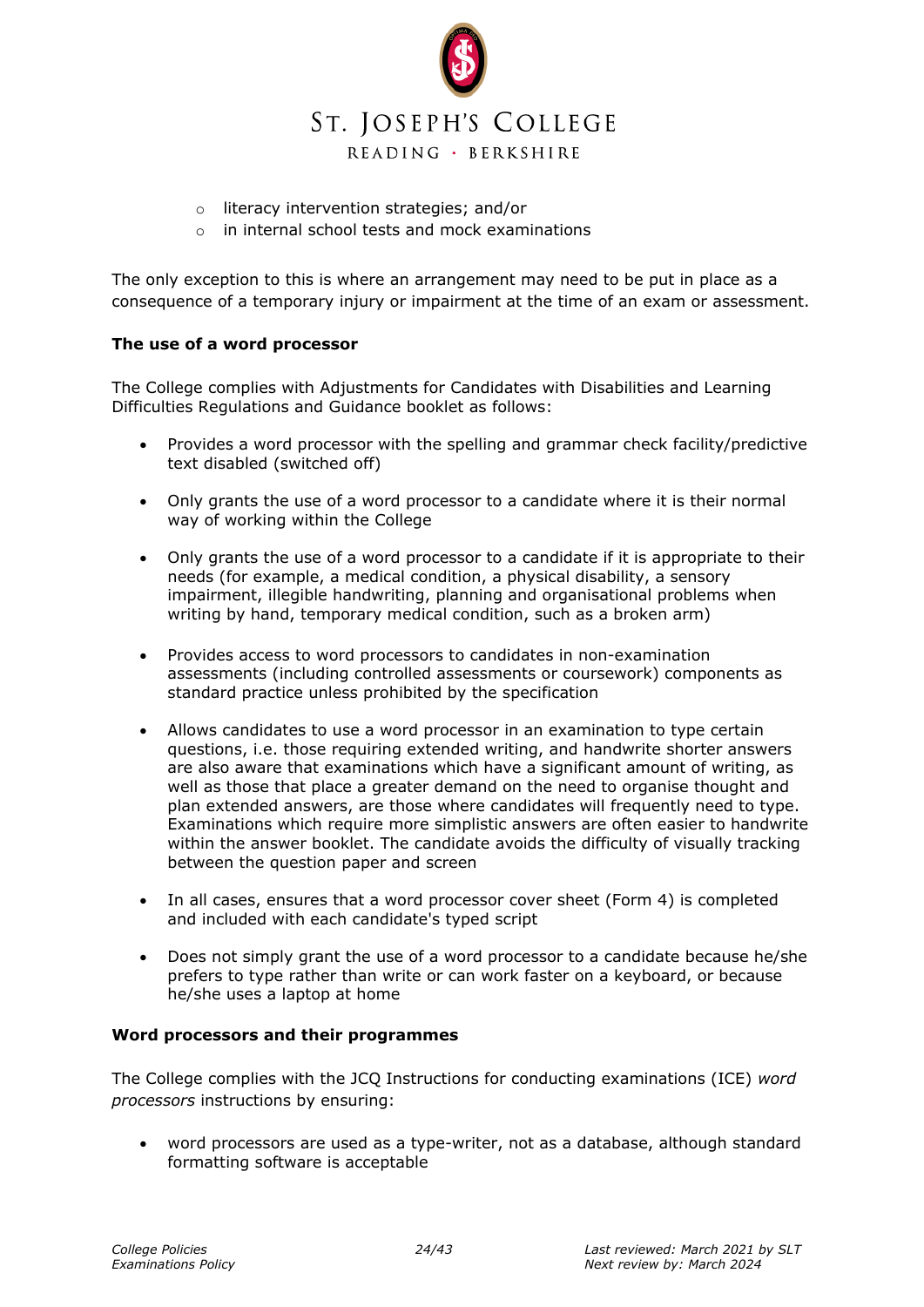

- word processors have been cleared of any previously stored data, as must any portable storage medium used
- an unauthorised memory stick is not permitted for use by a candidate
- where required, candidates are provided with a memory stick, which has been cleared of any previously stored data, by a nominated member of College staff
- word processors are in good working order at the time of the examination
- word processors are accommodated in such a way that other candidates are not disturbed and cannot read the screen
- where a candidate using a word processor is accommodated separately, a separate invigilator is used
- word processors are either connected to a printer so that a script can be printed off, or have the facility to print from a portable storage medium
- documents are printed after the examination is over
- candidates will be present to verify that the work printed is their own
- word processed scripts are inserted in any answer booklet which contains some of the answers
- word processors are used to produce scripts under secure conditions, and if they are not then the College is aware that they may be refused by the awarding body
- word processors are not used to perform skills which are being assessed
- word processors are not connected to an intranet, internet or any other means of communication
- candidates are not given access to other applications such as a calculator (where prohibited in the examination), spreadsheets etc. when using a word processor
- graphic packages or computer aided design software is not included on a word processor unless permission has been given to use these
- predictive text software or an automatic spelling and grammar check is disabled unless the candidate has been permitted a scribe or is using voice recognition technology (the script must have a completed scribe cover sheet included), or the awarding body's specification permits the use of automatic spell checking
- voice recognition technology is not included on word processors unless the candidate has permission to use a scribe or relevant software
- word processors are not used on the candidate's behalf by a third party unless the candidate has permission to use a scribe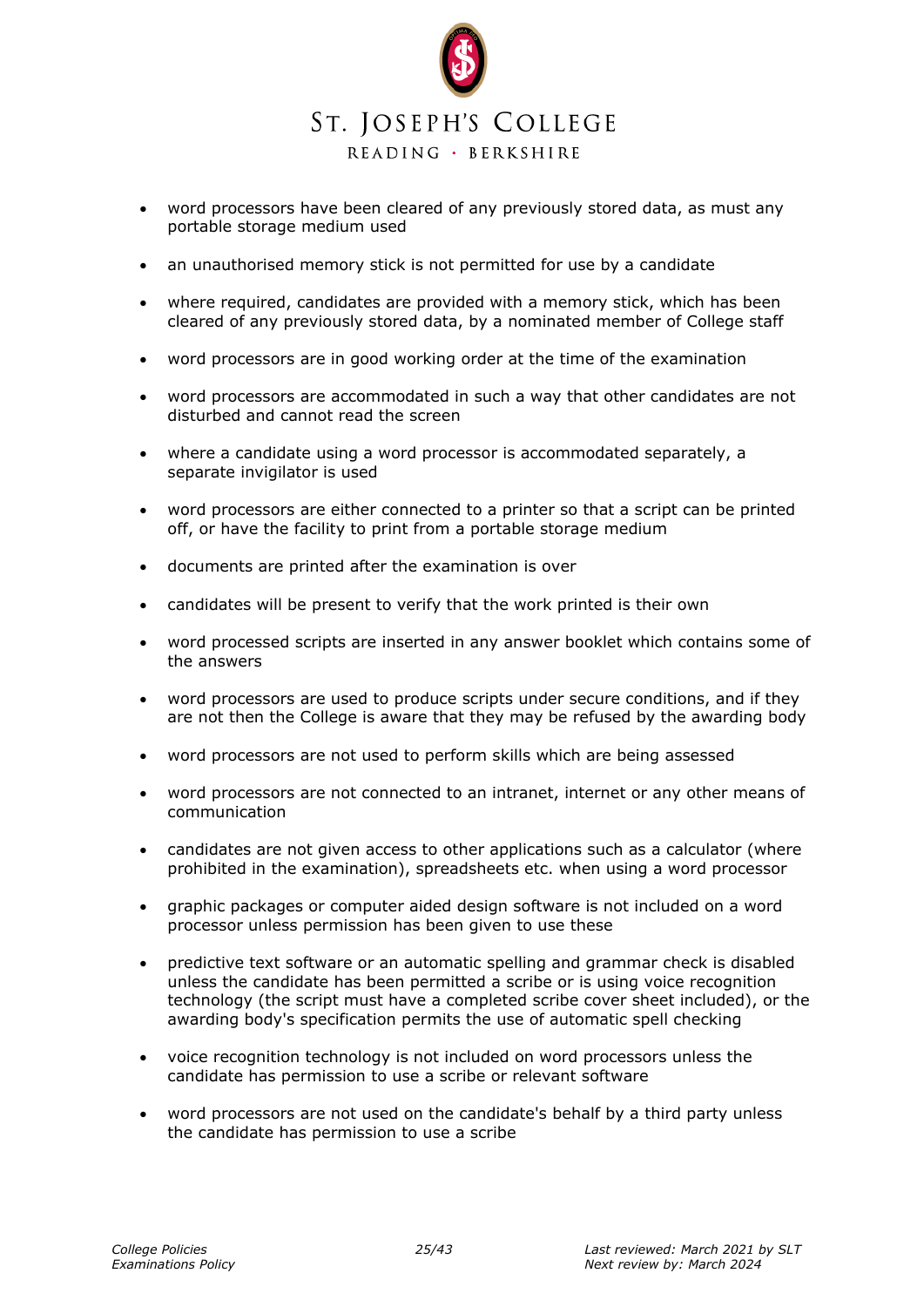

#### **Laptops**

The College further complies with ICE instructions by ensuring:

- the battery capacity of all laptops is checked before the candidate's examination(s) with the battery sufficiently charged for the entire duration of the examination
- candidates with fully charged laptops are given the opportunity to be seated within the main examination hall without the need for separate invigilation and power points
- candidates are reminded that their College number, candidate number and the unit/component code must appear on each page as a header or footer
- candidates using Notepad or Wordpad software (which do not allow for the insertion of a header or footer) are instructed to handwrite their details as a header or footer once they have finished the examination and printed off their typed script; candidates are also supervised to ensure that they are solely performing this task and not re-reading their answers or amending their work in any way
- candidates are instructed to appropriately number each page
- candidates are instructed to use a minimum 12pt font and double spacing
- invigilators remind candidates to save their work at regular intervals
- where it is possible 'autosave' is set up on each laptop
- candidates are present at the end of the examination when their script is printed off so they can verify that the work printed is their own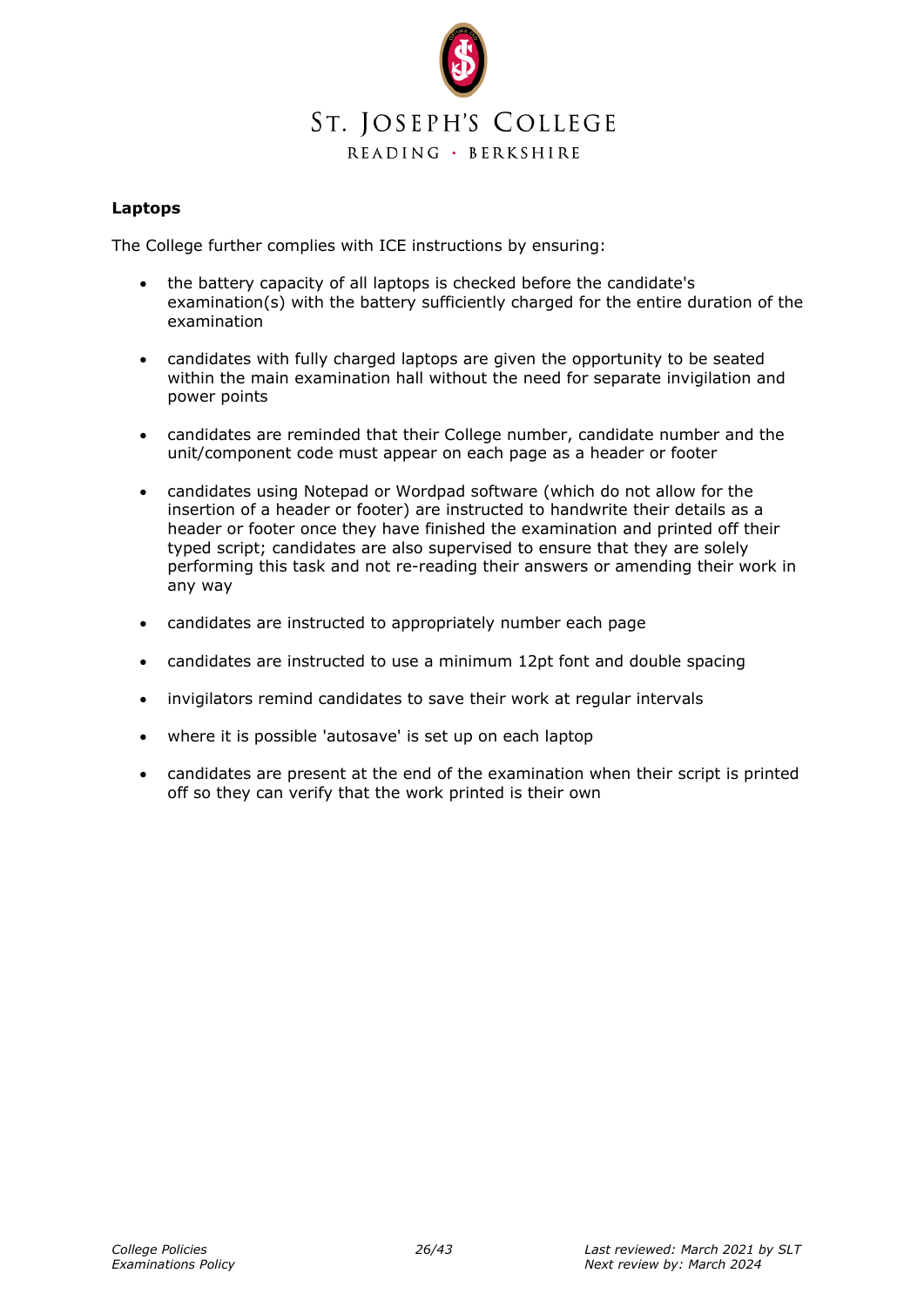

#### <span id="page-26-0"></span>**The criteria St. Joseph's College uses to award and allocate word processors for examinations**

A word processor may be awarded and allocated to a candidate where it is shown that the candidate has a firmly established need, and that it reflects their normal way of working within the College. By not being awarded a word processor they would be at a substantial disadvantage when compared to other candidates.

A candidate may be awarded and allocated the use of a word processor if they have -

- $\circ$  a learning difficulty which has a substantial and long term adverse effect on their ability to write legibly
- o a medical condition
- o a physical disability
- o a sensory impairment
- o planning and organisational problems when writing by hand
- o poor/illegible handwriting

Examination compliant word processors will be provided by the IT department in liaison with the Data and Examinations manager, who will securely store them in the Data and Examinations office.

Word processors are set up and checked in the examination room by the Data and Examinations manager before the start of each examination. The security of the examination will be maintained at all times, and all candidates will be supervised in accordance with JCQ regulations.

Senior Leadership Team – September 2021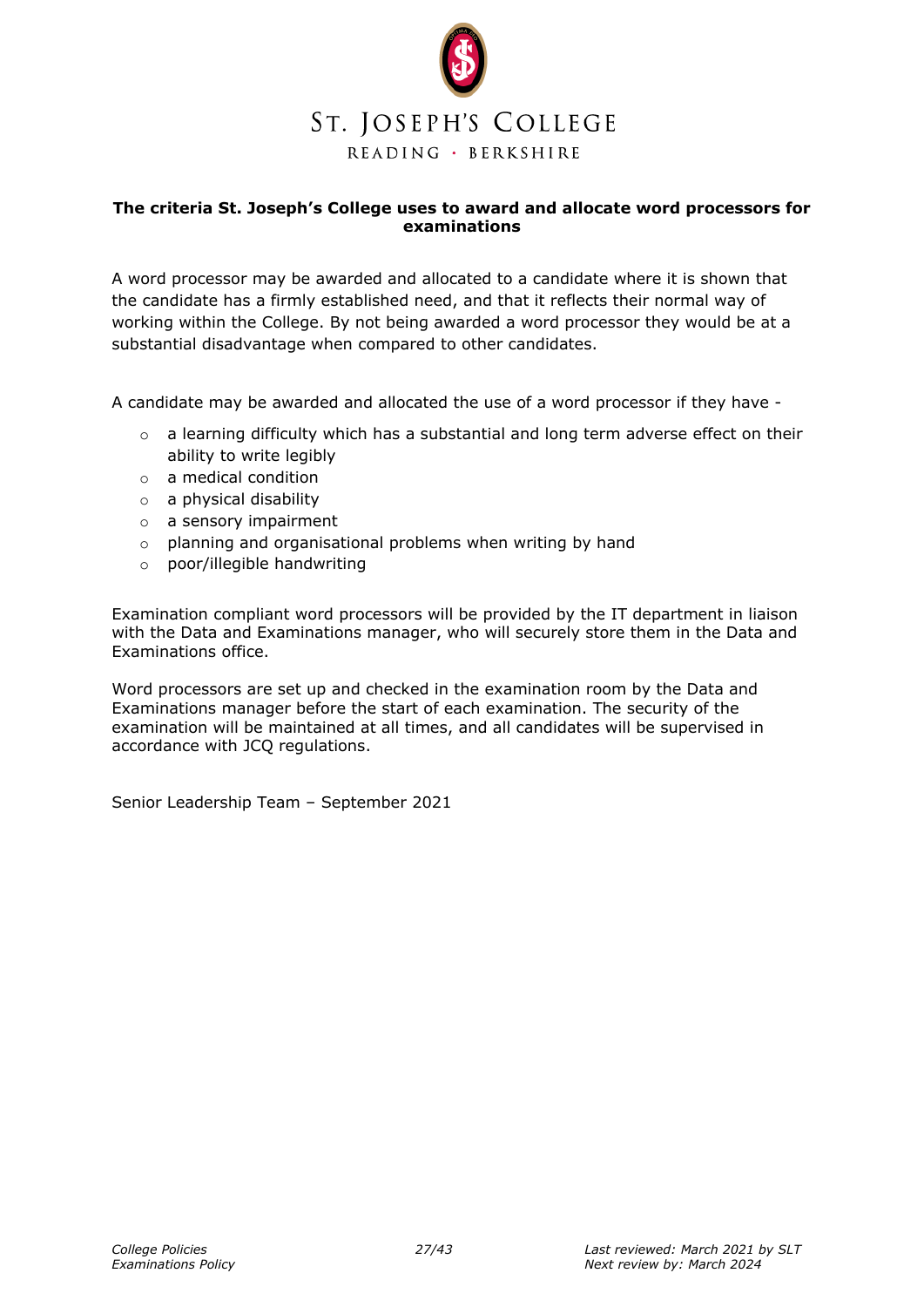

## **Separate Invigilation Policy**

<span id="page-27-0"></span>A decision where a candidate may be approved separate invigilation within the centre will be made jointly by the SENCo and Deputy Head Academic.

It is important to note separate invigilation does not necessarily mean an individual room but an area separate from the main hall. The College is limited in the space suitable to hold exams and therefore cannot guarantee this concession can be granted.

The decision will be based on whether the candidate has a significant, substantial and long term impairment which has an adverse effect and the candidate's normal way of working within the centre.

The SENCo will make arrangements for a pupil to sit their examination in a smaller room if it is their 'Normal way of working' and:

- Written evidence is provided from a medical consultant or mental health professional which outlines the pupils need, confirms the pupil is disabled as per the Equality Ace and explicitly recommends separate invigilation.
- The history of the pupil is known to the SENCo, for example, evidence provided by previous school and it continues to be the pupil's normal way of working.
- Pupil with mental health and/or social/emotional needs who is accessing support within school or via an external agency, for example, CAMHs who has recommended the need for separate invigilation.
- The pupil qualifies for an access arrangement necessitating separate invigilation for example, a scribe.
- SENCo/DSL has made an assessment that the pupil will be substantially disadvantaged by sitting their examinations in the main examination room.

Pupils need to be aware that they may not be in a separate room alone.

In exceptional circumstances a pupil may be granted separate invigilation in their own room if they will be significantly disadvantaged by sitting their examinations in a room with other candidates and evidence is on file.

Evidence can be from:

- medical consultant or mental health specialist explicitly recommends the use their own room, confirms the pupil is disabled as per the Equality Act and the reasons why this is recommended.
- a significant history of need and known to the SENCo/DSL
- Evidence from teaching staff their 'normal way of working' for examinations is in their own room.

All evidence must be on file before the mock examinations take place.

SENCos must note that candidates are only entitled to the above arrangements if they are disabled within the meaning of the Equality Act. The candidate is at a substantial disadvantage when compared with other non-disabled candidates undertaking the assessment and it would be reasonable in all the circumstances to provide the arrangement. (The only exception to this would be a temporary illness, a temporary injury or other temporary indisposition which is clearly evidenced.)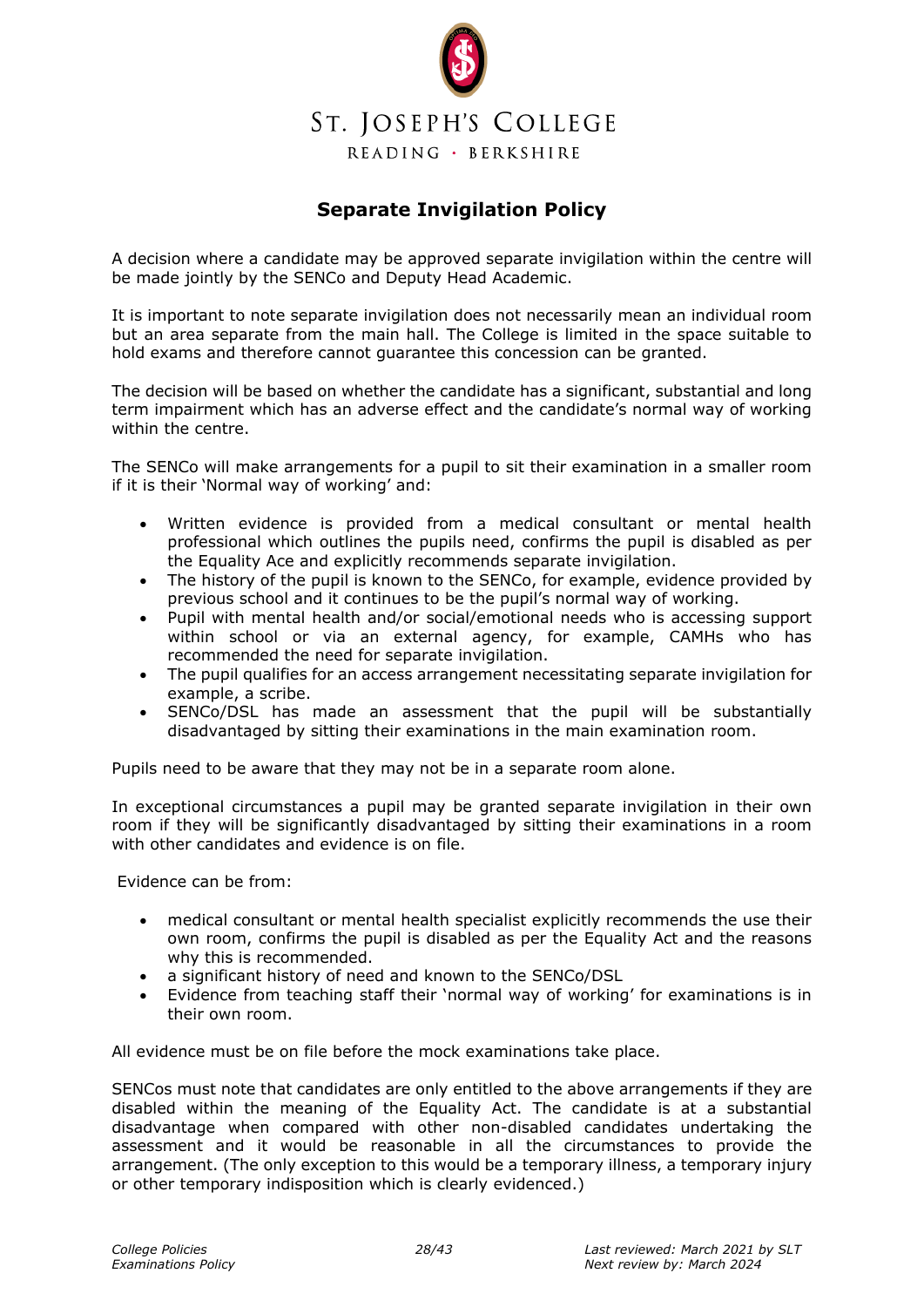

For example, in the case of separate invigilation, the candidate's difficulties are established within the centre and known to a Form Tutor, a Head of Year, the SENCo or a senior member of staff with pastoral responsibilities.

Separate invigilation must reflect the candidate's normal way of working in internal tests and mock examinations as a consequence of a long term medical condition or long term social, mental or emotional needs.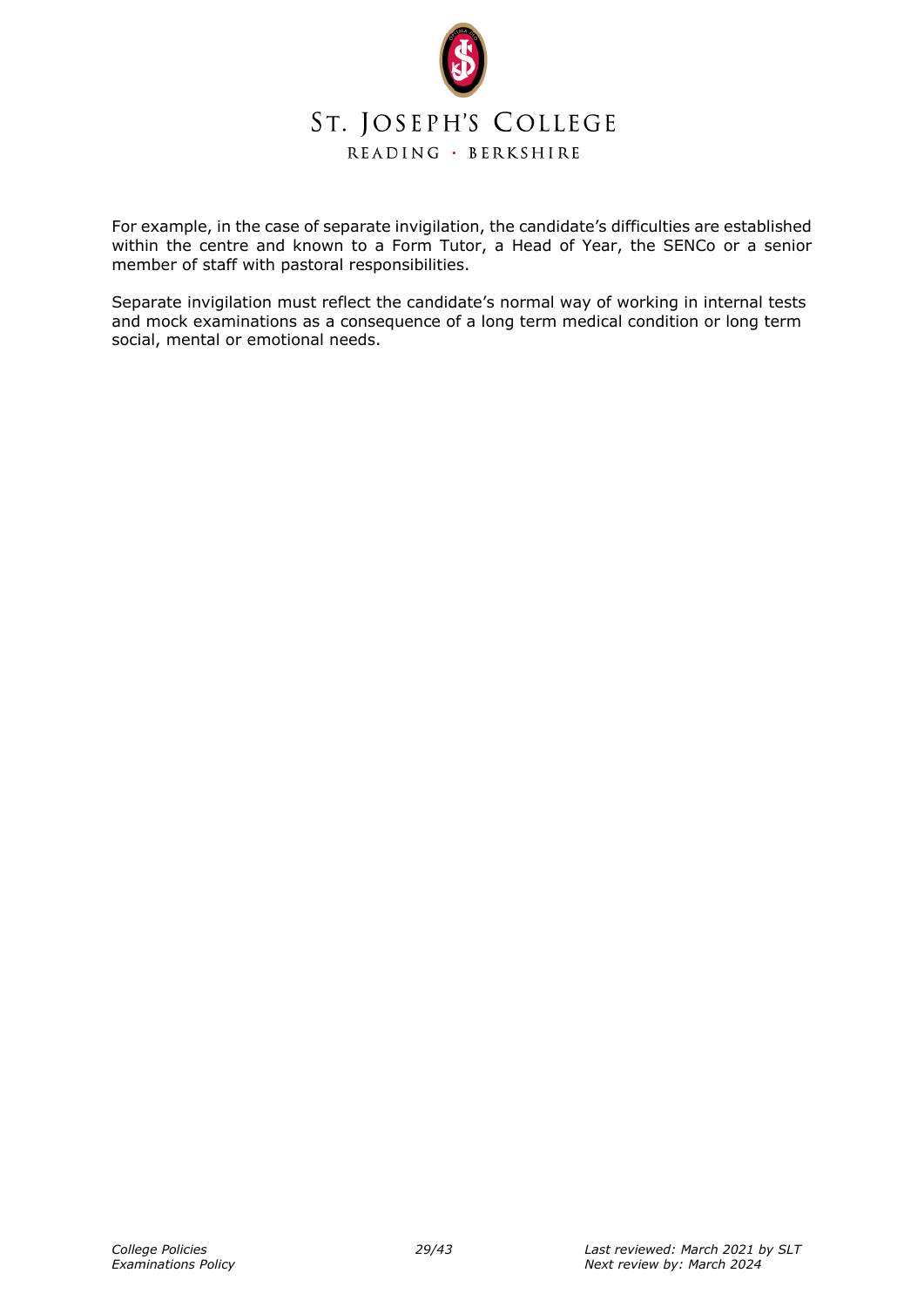

## **Controlled and Non-Examination Assessments Policy**

#### <span id="page-29-0"></span>**Introduction**

Controlled assessment is a form of internal assessment where the control levels (High, Medium or Low) are set for each stage of the assessment process: task setting, task taking and task marking. In some subjects, work will be marked by the awarding body. For most subjects however, work will be marked by the College and moderated by the awarding body.

Non examination assessments (NEA) measure subject-specific knowledge and skills that cannot be tested by timed written papers. There are three assessment stages and rules which apply to each stage. The stages are task setting, task taking and task marking.

Roles and Responsibilities

#### **The Deputy Head (Academic) will:**

- Ensure, on behalf of the Head, that each department carries out and applies the correct conduct for the assessment in accordance with the instructions issued by the Joint Council for Qualifications (JCQ) and awarding body subject-specific instructions
- Coordinate, where appropriate, a schedule for controlled assessment and NEA to take place
- Map overall resource management requirements for the year. As part of this, resolve:
	- $\circ$  Clashes/ problems over the timing or operation of controlled assessments
	- $\circ$  Issues arising from the need for particular facilities (rooms, IT networks, time out of school etc.)
- Liaise with the Deputy Head (Pastoral) to ensure all relevant controlled assessment events are included on the calendar of events

#### **Heads of Department will ensure:**

- The safe and secure conduct of controlled assessment and NEA in their area and comply with JCQ guidelines and awarding bodies' subject-specific instructions
- All marking is standardised
- All teachers in each department understand their responsibilities with regard to controlled assessment and NEA, and are familiar with the contents of the JCQ publication *Instructions for Conducting Controlled Assessment* and the publication *Instructions for conducting Non-Examination Assessments*
- Individual teachers understand the requirements of the awarding body's specification, particularly the level of control required, and are familiar with the relevant teachers' notes, and any other subject-specific instruction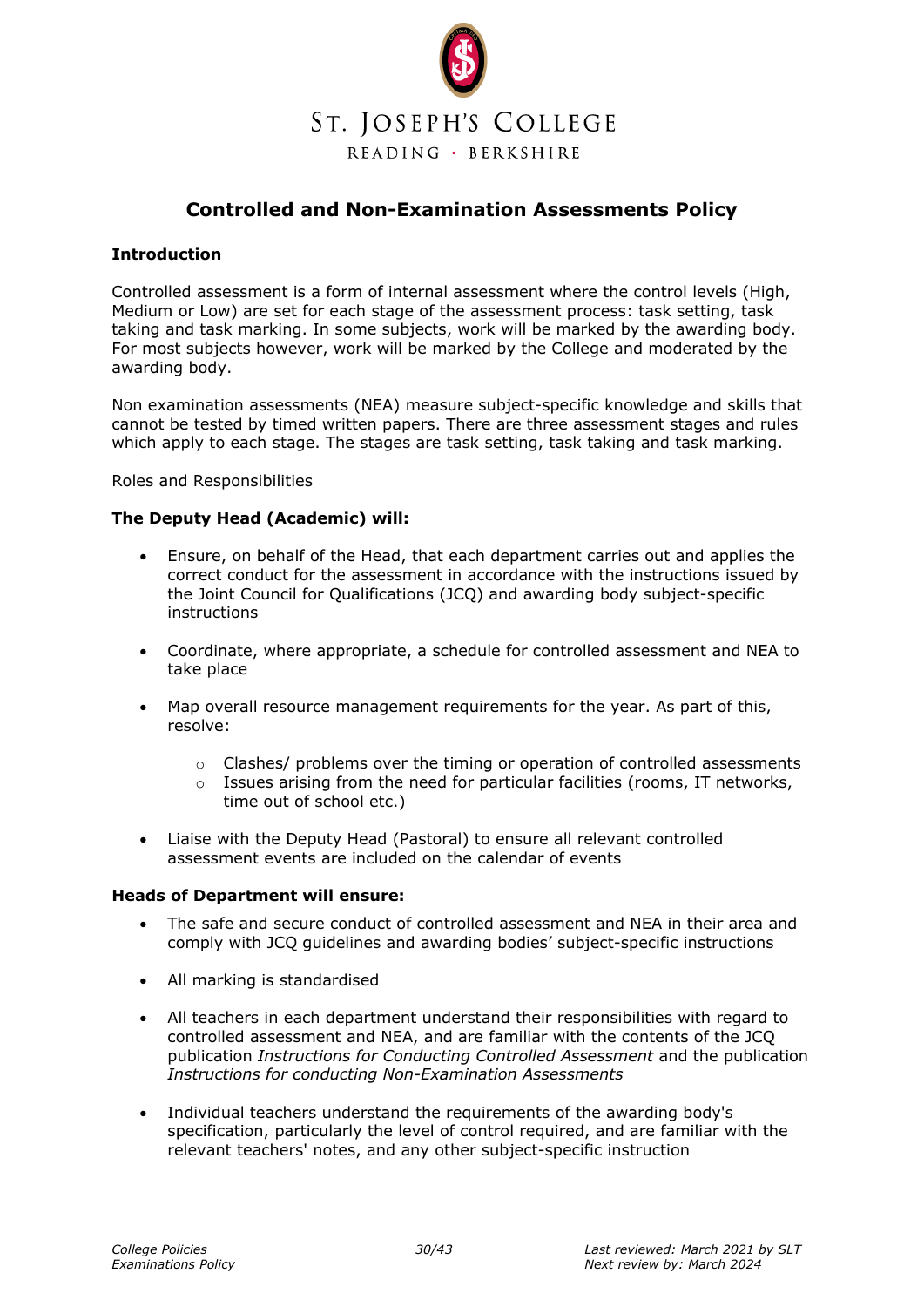

- There is a clear policy in the department handbook on the carrying out of controlled assessment and NEA and appropriate staff training takes place on an annual basis
- All confidential materials, together with the work produced by the candidates, are stored securely at all times or held in secure storage, defined as a secure locked steel cabinet, a metal cabinet or similar, within the examination office
- Support Staff are given sufficient notice in which to order and prepare materials needed for assessments
- The SENCo is informed about any assistance required for the administration and management of access arrangements
- In the case of formal supervision (high level of control), candidates do not have access to e-mail, the internet, mobile phones or any other electronic devices
- Where videos or photographs/images of the candidates are to be included as part of the controlled assessment consent is obtained from parents
- A log is kept which contains:
	- $\circ$  The date and time of each assessment together with its title
	- $\circ$  The name of the supervising teacher
	- o A list of candidates who were present during the assessment
	- o A list of any absent candidates
	- $\circ$  A log of any incidents which occurred during the assessment is kept for each assessment

#### **Teaching staff must:**

- Comply with the general guidelines contained in the JCQ publication *Instructions for Conducting Controlled Assessments* and the publication *Instructions for Conducting Non-Examination Assessments*
- Understand and comply with the awarding body specification for conducting controlled assessments and NEA, including any subject-specific instructions, teachers' notes or additional information on the awarding body's website
- Obtain confidential materials/tasks set by awarding bodies in sufficient time to prepare for the assessment(s) and ensure that such materials, together with the work produced by the candidates, are stored securely at all times
- Supervise assessments (at the specified level of control) and undertake the tasks required under the regulations, only permitting assistance to students as the specification allows
- Ensure that students and supervising teachers sign authentication forms on completion of an assessment
- Mark internally assessed components using the mark schemes provided by the awarding body. Submit marks to the Examinations Officer or directly to the Awarding Body by the date required, keeping a record of the marks awarded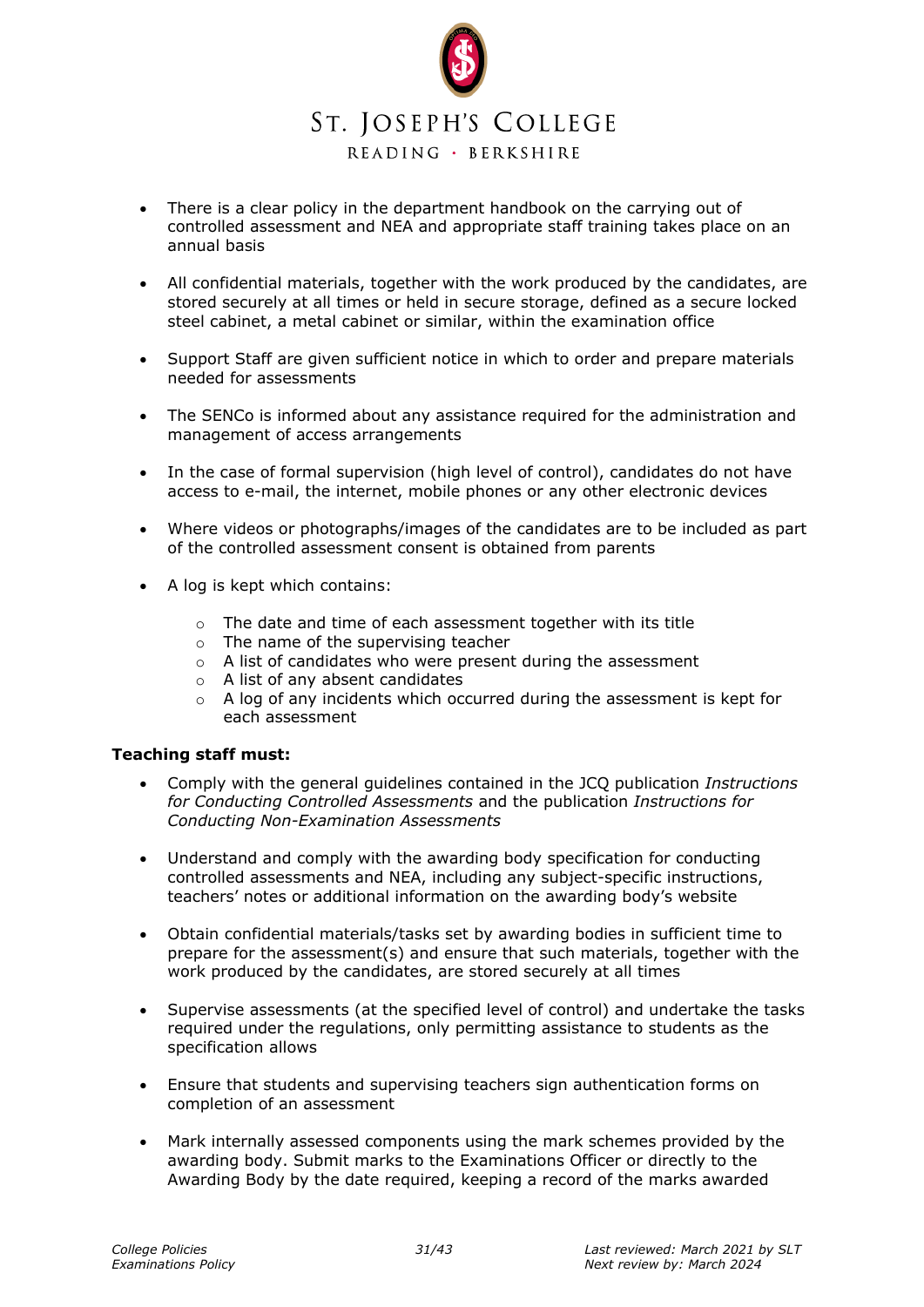

- Retain candidates' work securely between assessment sessions (if more than one)
- Retain candidates' work securely until the closing date for enquiries about results In the event that an enquiry is submitted, retain candidates work securely until the outcome of the enquiry and any subsequent appeal has been conveyed to the College
- Staff are encouraged to go through the JCQ *Notice to Candidates (for controlled assessments)* at the start of each assessment and ensure that they fully understand the penalties incurred in the case of any kind of malpractice

#### **The Examinations Officer will:**

- Enter students for individual units, whether assessed by controlled assessment, NEA, external examinations or on-screen test, before the deadline for final entries
- Enter students' 'cash-in' codes for the terminal examination series
- Take responsibility for receipt, safe storage and safe transmission of candidates' work, whether in CD, digital or hard copy format
- Download and distribute mark sheets for teaching staff to use, and collect and send mark sheets to awarding bodies before deadlines
- Ensure access arrangements have been applied for
- On the few occasions where controlled assessment cannot be conducted in the classroom due to issues of learning support, arrange suitable accommodation where controlled assessment can be carried out

#### **Review of College assessed marking**

The College is committed to ensuring that whenever its staff mark candidates' work this is done fairly, consistently and in accordance with the awarding body's specification and subject-specific associated documents.

Candidates' work will be marked by staff who have appropriate knowledge, understanding and skill, and who have been trained in this activity. The College is committed to ensuring that work produced by candidates is authenticated in line with the requirements of the awarding body. Where a number of subject teachers are involved in marking candidates' work, internal moderation and standardisation will ensure consistency of marking.

#### **The College will:**

- Ensure that candidates are informed of their College assessed marks so that they may request a review of the College's marking before marks are submitted to the awarding body
- Inform candidates that they may request copies of materials to assist them in considering whether to request a review of the College's marking of the assessment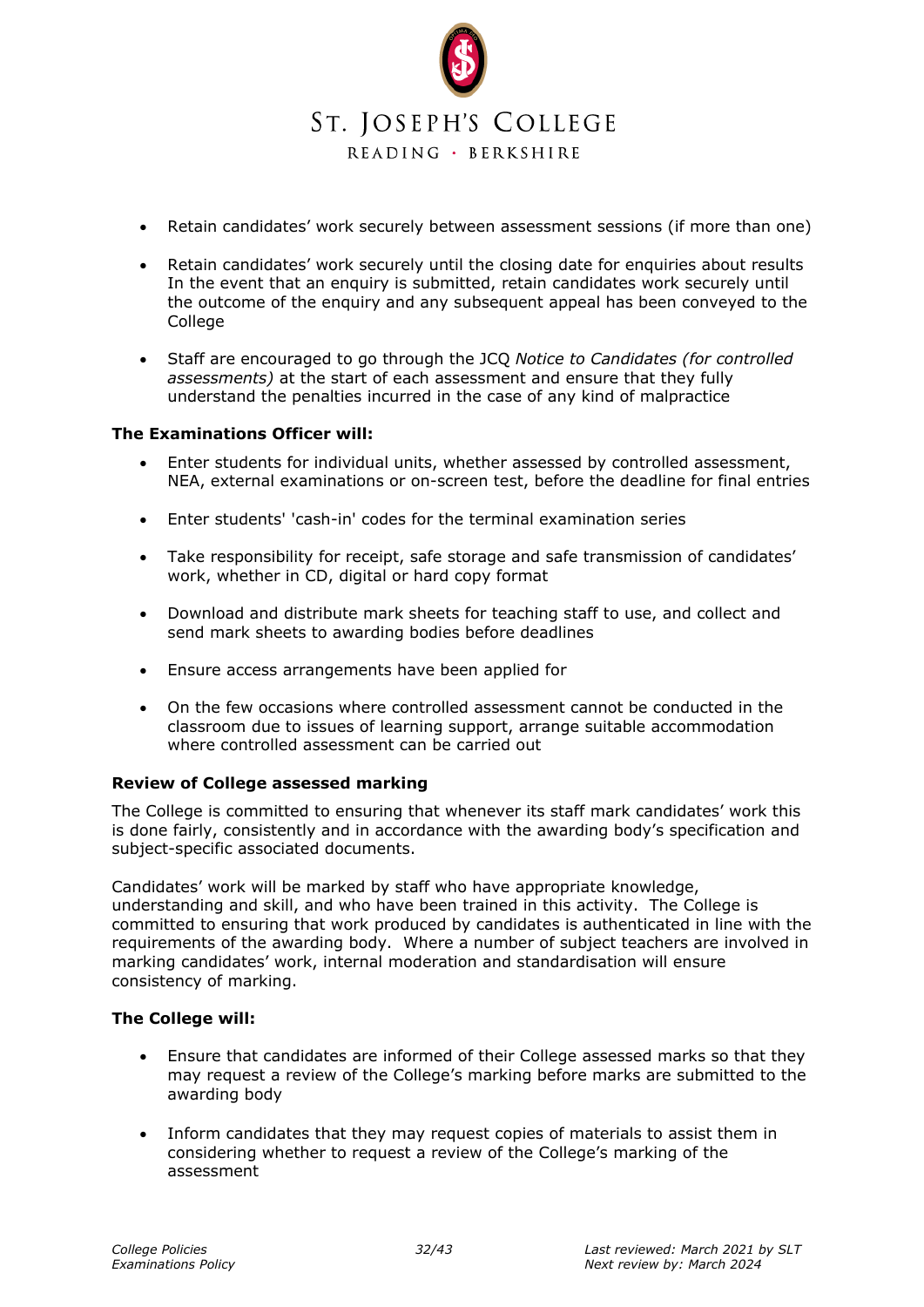

- Having received a request for copies of materials, promptly make them available to the candidate
- Provide candidates with sufficient time in order to allow them to review copies of materials and reach a decision.
- Provide a clear deadline for candidates to submit a request for a review of the College's marking. Requests will not be accepted after this deadline. Requests **must** be made in writing
- Allow sufficient time for the review to be carried out, to make any necessary changes to marks and to inform the candidate of the outcome, all before the awarding body's deadline
- Ensure that the review of marking is carried out by an assessor who has appropriate competence, has had no previous involvement in the assessment of that candidate and has no personal interest in the review.
- Instruct the reviewer to ensure that the candidate's mark is consistent with the standard set by the College
- Inform the candidate in writing of the outcome of the review of the College's marking
- Ensure the outcome of the review of the College's marking will be made known to the Head. A written record of the review will be kept and made available to the awarding body upon request

The moderation process carried out by the awarding bodies may result in a mark change, either upwards or downwards, even after an internal review. The internal review process is in place to ensure consistency of marking within the College, whereas moderation by the awarding body ensures that College's marking is line with national standards. The mark submitted to the awarding body is subject to change and should therefore be considered provisional.

#### <span id="page-32-0"></span>**Appeals against the College's decision not to support a clerical check, a review of marking, a review or moderation or appeal**

Following the issue of results, awarding bodies make post-results services (EAR) available. Full details of these services, internal deadlines of services and fees charged are provided by the Examinations Officer.

If the College or a candidate has a concern and believes a result may not be accurate, an enquiry about the result may be requested through one of three services (Clerical recheck, review of marking, review of moderation (this service is not available to an individual candidate) Written candidate consent is required in all cases and can only be collected after the publication of results.

If the candidate believes there are grounds to appeal against the College's decision not to support an enquiry, an internal appeal can be submitted to the College by completion of the Internal appeals form. The appellant will be informed of the outcome of his/her appeal, before the internal deadline for submitting an EAR.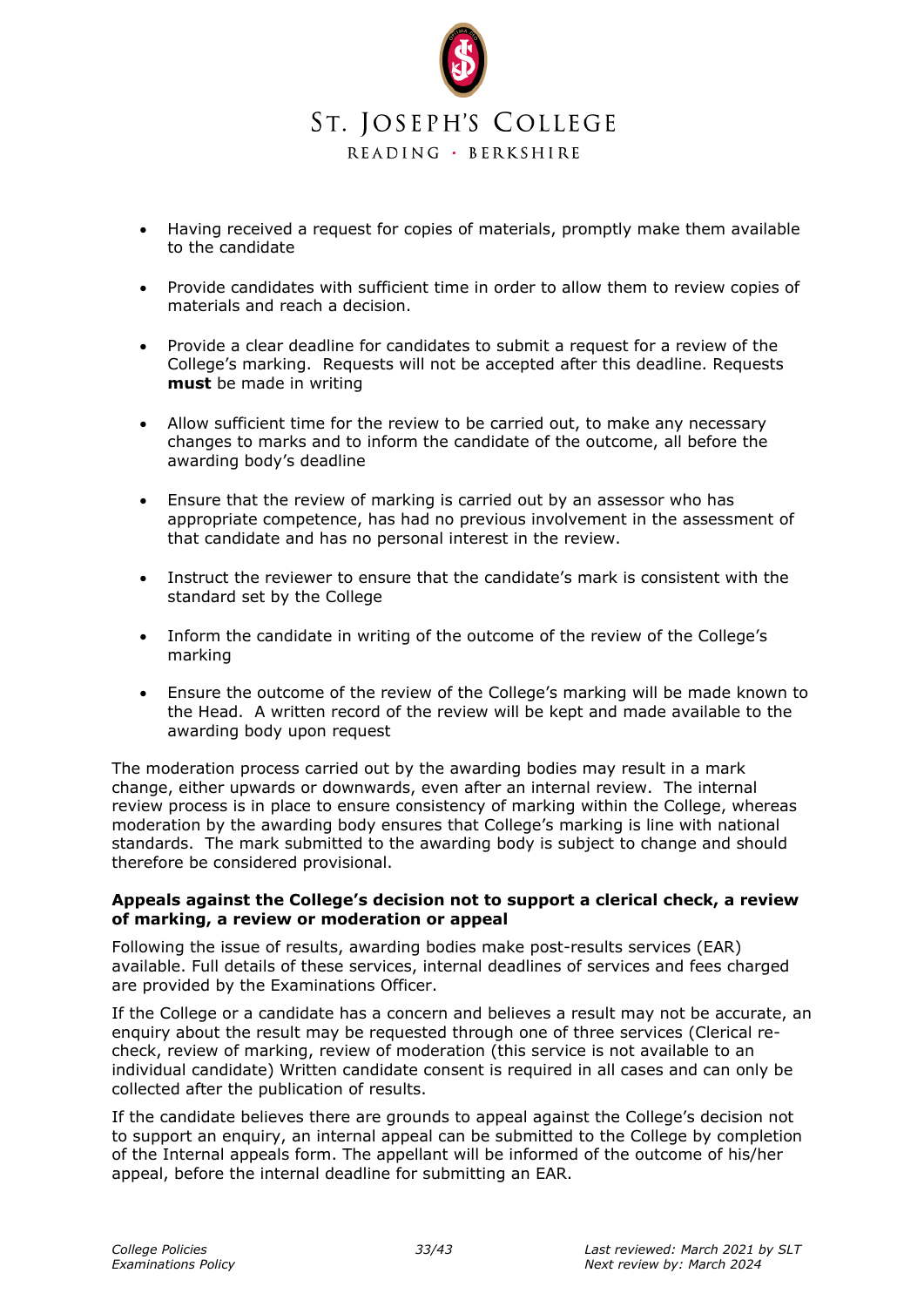

Where the College is satisfied after receiving the EAR outcome, but the candidate believes there are grounds for a preliminary appeal to the awarding body, a further internal appeal may be made. If the College proceeds with a preliminary appeal then it will be based upon the acceptable grounds as detailed in the JCO Appeals Booklet.

Candidates or parents/carers are not permitted to make direct representations to an awarding body

#### <span id="page-33-0"></span>**Complaints** *and appeals procedure*

Please refer to the College's Complaints policy.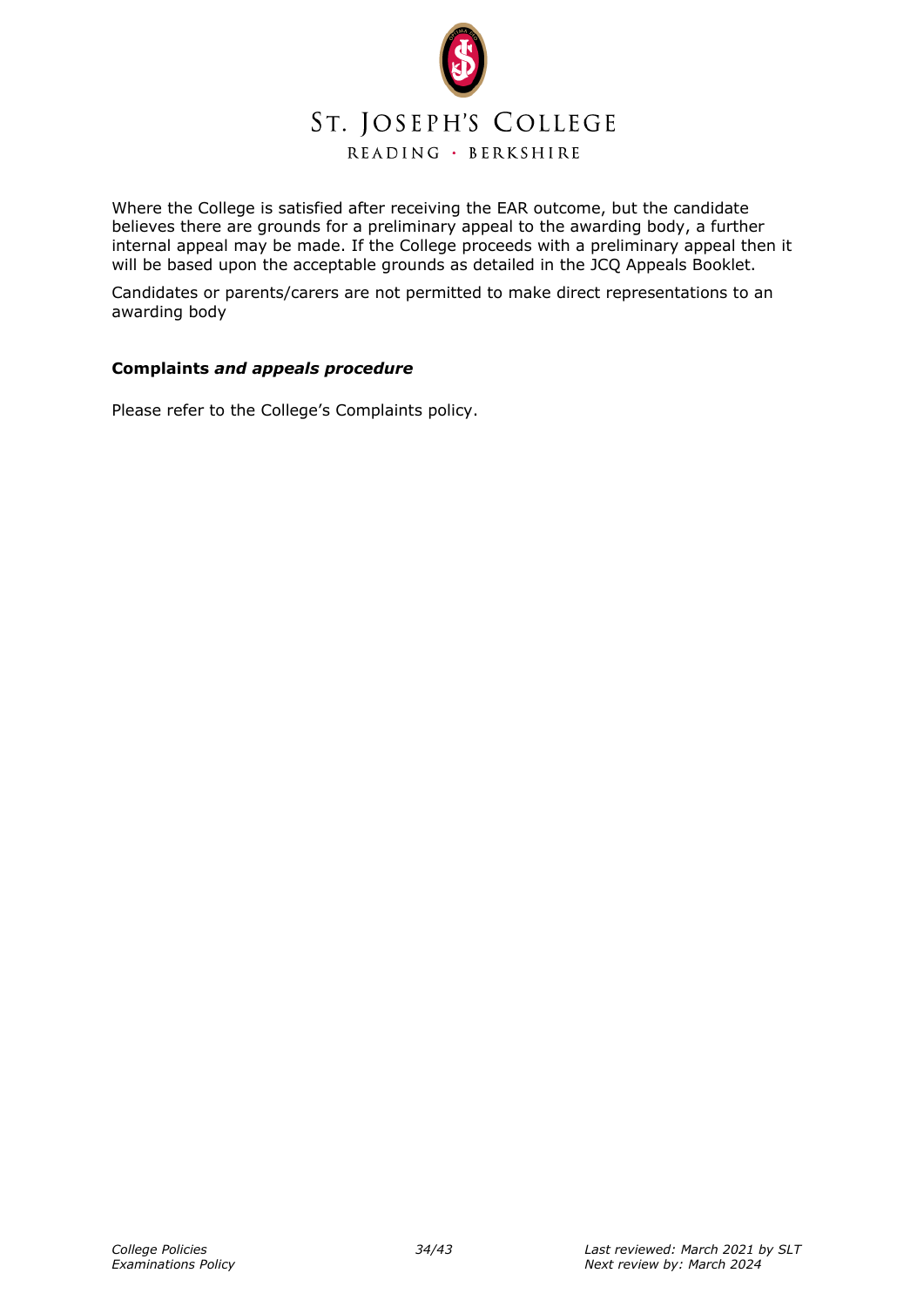# ST. JOSEPH'S COLLEGE READING · BERKSHIRE

## **Internal appeals form**

| <b>FOR COLLEGE USE ONLY</b> |  |  |
|-----------------------------|--|--|
| Date received               |  |  |
| Reference No.               |  |  |

<span id="page-34-0"></span>Please tick box to indicate the nature of your appeal and complete all white boxes on the form below

- $\Box$  Appeal against an internal assessment decision and/or request for a review of marking
- $\Box$  Appeal against the College's decision not to support a clerical check, a review of marking, a review of moderation or an appeal

| <b>Name</b>                                                                                                                                                                                                                                           |  | <b>Candidate</b><br>name<br>if different |                    |
|-------------------------------------------------------------------------------------------------------------------------------------------------------------------------------------------------------------------------------------------------------|--|------------------------------------------|--------------------|
| <b>Awarding body</b>                                                                                                                                                                                                                                  |  | <b>Exam paper</b><br>code                |                    |
| <b>Subject</b>                                                                                                                                                                                                                                        |  | <b>Exam paper</b><br>title               |                    |
| Please state the grounds for your appeal below                                                                                                                                                                                                        |  |                                          |                    |
|                                                                                                                                                                                                                                                       |  |                                          |                    |
|                                                                                                                                                                                                                                                       |  |                                          |                    |
|                                                                                                                                                                                                                                                       |  |                                          |                    |
|                                                                                                                                                                                                                                                       |  |                                          |                    |
|                                                                                                                                                                                                                                                       |  |                                          |                    |
|                                                                                                                                                                                                                                                       |  |                                          |                    |
|                                                                                                                                                                                                                                                       |  |                                          |                    |
| (If applicable, tick below)                                                                                                                                                                                                                           |  |                                          |                    |
| Where my appeal is against an internal assessment decision I wish to request a review of the College's marking<br>If necessary continue on an additional page if this form is being completed electronically or overleaf if hard copy being completed |  |                                          |                    |
| Candidate signature:                                                                                                                                                                                                                                  |  |                                          | Date of signature: |

**This form must be signed, dated and returned to the Examinations Officer on behalf of the Head to the timescale indicated in the relevant appeals procedure**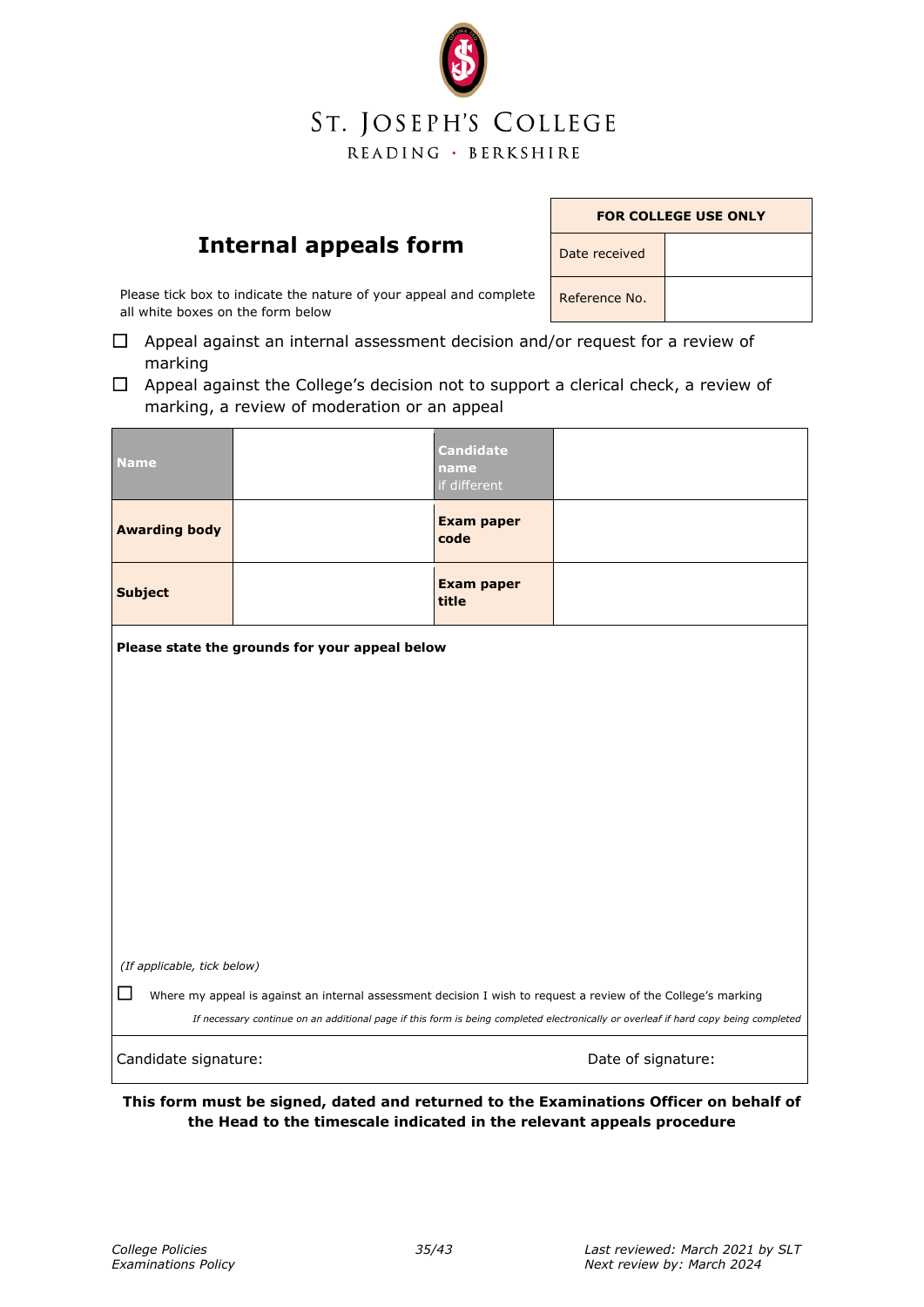

## **External Candidate Policy**

<span id="page-35-0"></span>St. Joseph's College will only accept External Candidates for GCSE and A-Level examinations if they have been previously enrolled with, or have a strong connection with the College.

#### **Examinations Available to Private Candidates**

Please note that we are only able to accept entries for examinations by the following awarding bodies: AQA, Pearson Edexcel and OCR.

Examinations requiring coursework, practical or speaking elements should be discussed with the College's Data & Examination Manager.

External Candidates are asked to read this section of the College's Examination Policy before completing the External Candidate Booking Form.

#### **Fees and Deadlines**

The College may charge an admin to process your entries, in addition to awarding body entry fees. The College should be notified of your intention to enter by the second week in January to allow the College to meet deadlines set by the awarding bodies.

#### **Completing the Booking Form**

You must ensure that all information on the booking form is complete and correct, as it will represent your instructions to us for your examination entries. Please also ensure you enter all cash-in codes for A levels, and appropriate tiers (Foundation or Higher) as required for GCSEs to enable us to make your entries.

It is essential that a UCI number is provided by the candidate, as examination boards will no longer accept entries for candidates without these. If you are unsure of your UCI number please contact your previous school's Examinations Officer.

In addition to the completed booking form we will require a form of photographic ID.

#### **Access Arrangements**

If you have received access arrangements for examinations in the past, and wish to continue with these whilst sitting examinations at the College, we will require you to contact your previous school's Exams Officer to arrange for the relevant evidence to be sent to the Data & Examination Manager. Only on receipt of this information will we be able to process an application for the relevant access arrangement.

Please note that for certain access arrangements where additional invigilation is required, an additional fee may be charged.

#### **On The Day of The Exam**

Morning examinations start at 9.00am and afternoon examinations start at 2.00pm prompt. Candidates must arrive at the College at least 15 minutes prior to the examination start time and report to the Main Reception.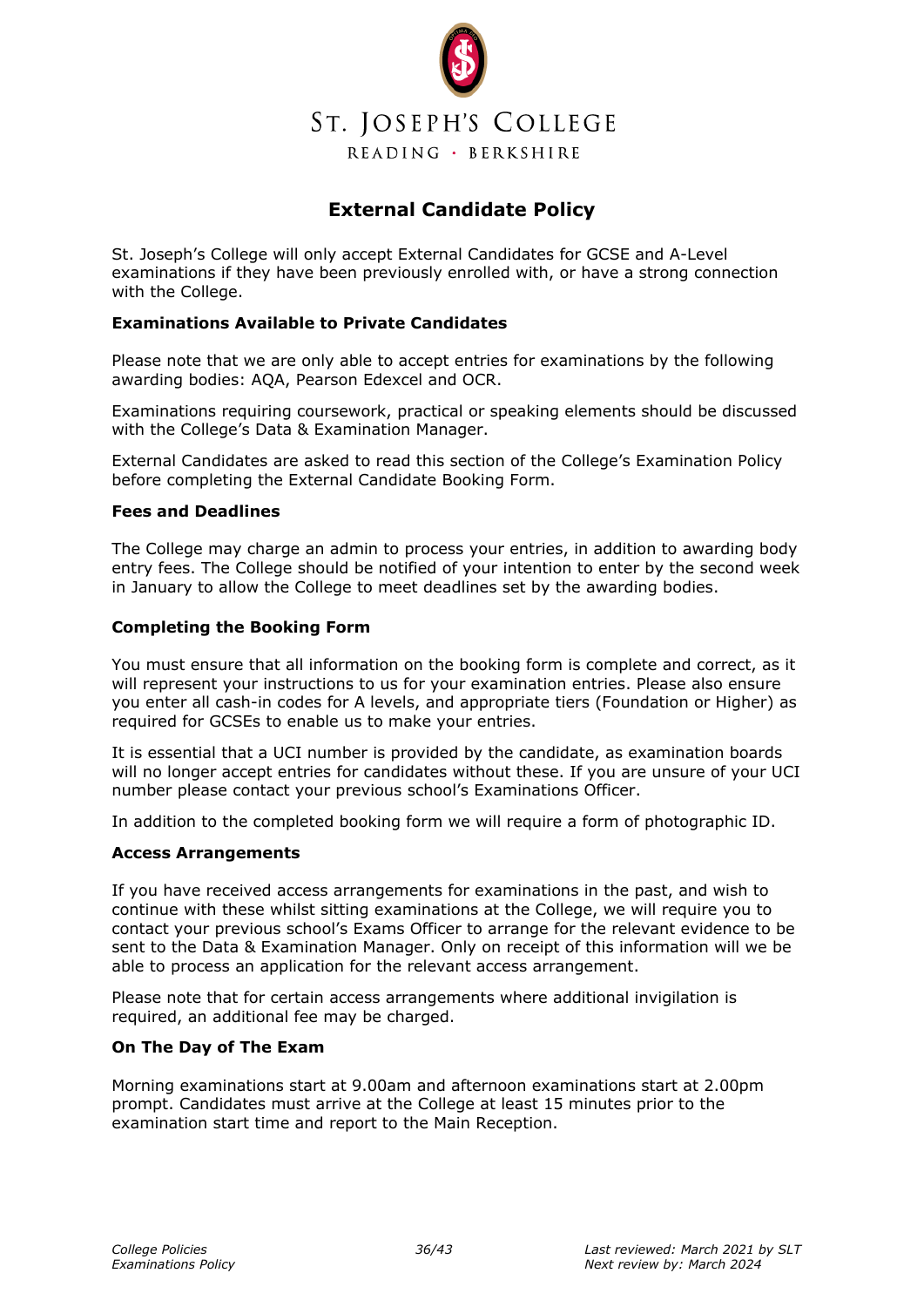

#### **Results**

Private Candidates are welcome to collect their results from the College on the same day as our own candidates. Uncollected results are posted home after 1pm on results day.

#### **Questions or Problems?**

If you have any queries or would like to discuss further you should contact the Data & Examination Manager.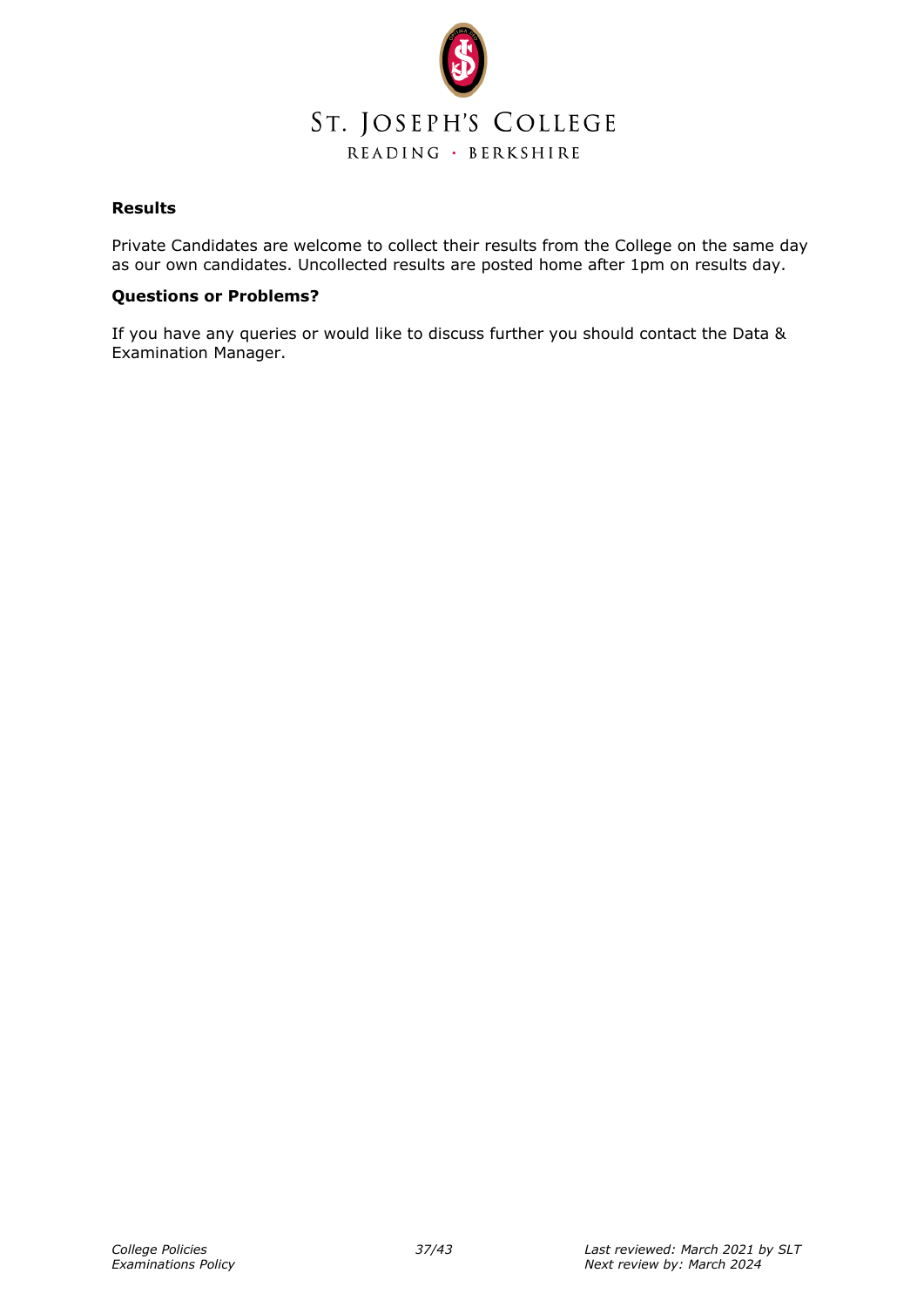

## **External Candidate Booking Form**

<span id="page-37-0"></span>Please complete this form to ensure that we have all the details required to complete your exam entry to the awarding bodies. You should return this form by post to the Data & Examinations Manager or email to [rich.clements@sjcr.org.uk](mailto:rich.clements@sjcr.org.uk)

| 1. Candidate's personal details (Please use block capitals) |           |  |
|-------------------------------------------------------------|-----------|--|
| Title (eg. Mr, Miss, Mrs, Ms, Dr)                           |           |  |
| <b>Full Name</b>                                            |           |  |
| Gender                                                      |           |  |
| Date of Birth                                               |           |  |
| <b>UCI Number</b>                                           |           |  |
| <b>Previous Centre Name</b>                                 |           |  |
| Previous Centre Number                                      |           |  |
| <b>Full Address</b>                                         |           |  |
| Post Code                                                   |           |  |
| Telephone Number                                            |           |  |
| 2.<br><b>Exam details</b> (Please use block capitals)       |           |  |
| Qualification (GCSE, A-Level)                               |           |  |
| Subject                                                     |           |  |
| Awarding Body (Exam board)                                  |           |  |
| Component Code                                              |           |  |
| Exam Series and Year                                        | June 2022 |  |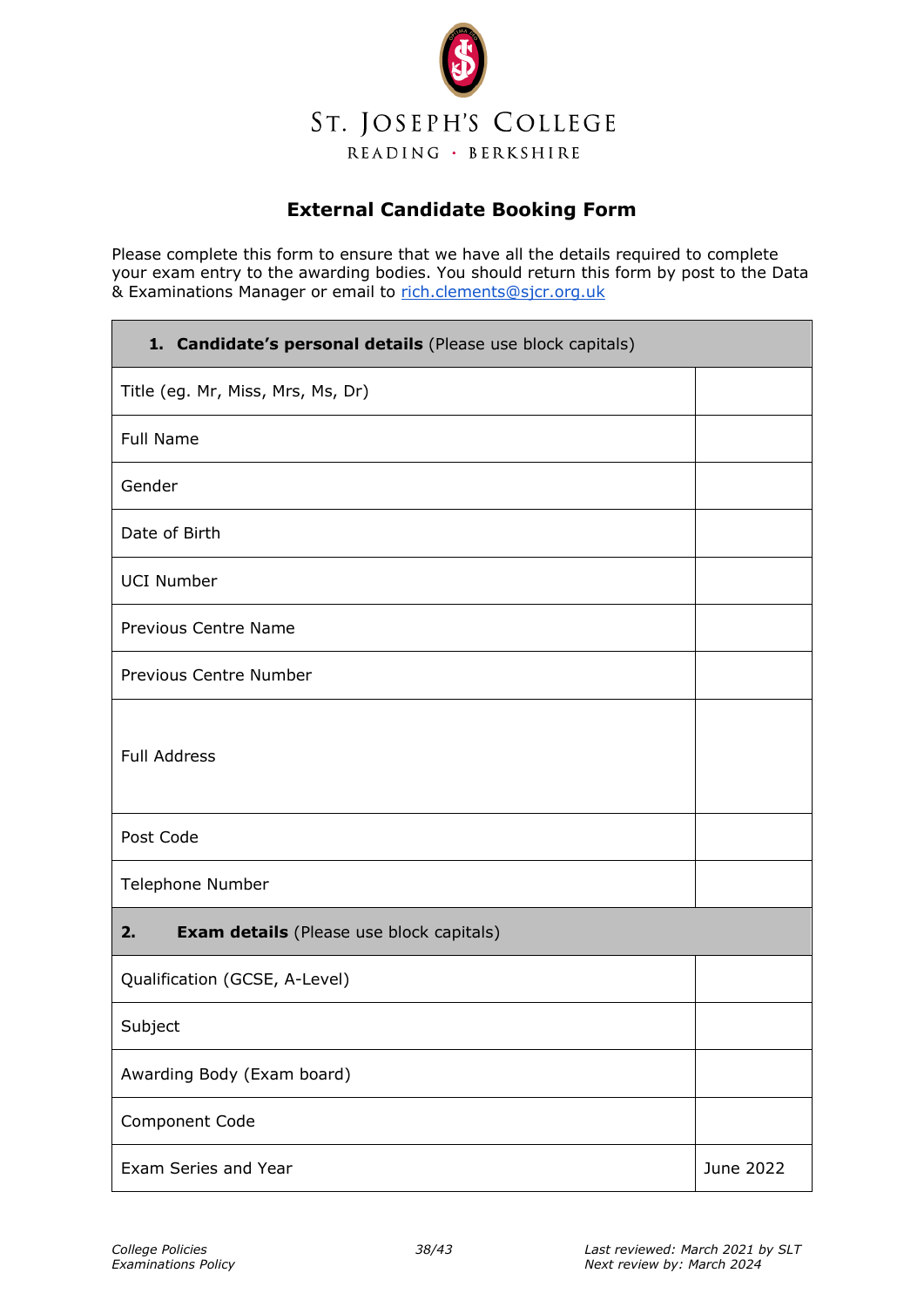

| Did you have Access Arrangements in your previous Centre? (Yes/ No)                                                            |       |  |
|--------------------------------------------------------------------------------------------------------------------------------|-------|--|
| Candidate Declaration: The information contained in this form is true<br><b>37</b><br>and correct to the best of my knowledge. |       |  |
| Candidate Signature:                                                                                                           | Date: |  |

To see how we comply with the General Data Protection Regulations please refer to our Privacy Notices and Policies at https://www.sjcr.org.uk/434/information/parenthandbook-and-policies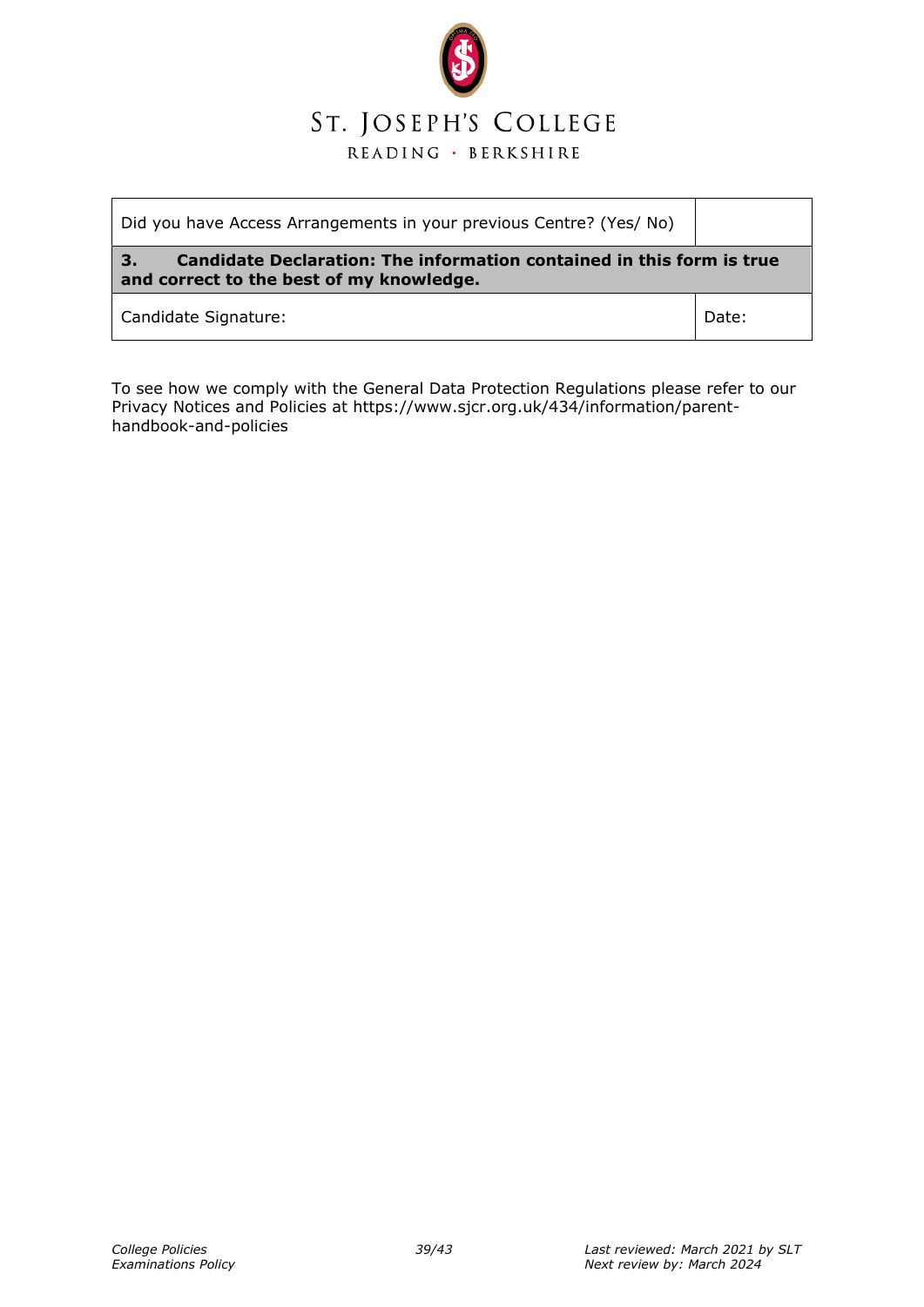

## **Emergency Evacuation Policy for Examinations**

<span id="page-39-0"></span>This policy is addition to the College's critical incident policy which should also be referred to for incidents.

This policy details how the College deals with an emergency evacuation of the examination room(s) or the partial/full lockdown of the College site, by defining staff roles and responsibilities and confirming the emergency evacuation procedure.

#### **Fire or emergency situation**

In the event of a fire or emergency situation the alarms will sound throughout the College.

On hearing this alarm:

- The examination officer will go to the examination room to oversee the evacuation
- Invigilating staff should stop the candidates from writing
- Invigilating staff should collect the attendance registers **(in order to ensure all candidates are present)**
- All candidates to leave all question papers and scripts in the examination room
- Candidates should vacate the building, supervised as closely as possible, by the nearest safe escape route and assemble at the Fire Assembly Area on the Top Field
- Candidates will line up in candidate number order away from all other College students on the Prep side of the Top Field
- Candidates should remain under examination conditions at all times and must not speak with anyone, or they risk malpractice
- Invigilating staff should make a note of the time of the interruption and how long it lasted and always allow the candidates the full working time set for the examination
- Make a full report of the incident and of the action taken, and send to the relevant awarding body

#### **Procedure for handling bomb threats**

[https://www.gov.uk/government/publications/bomb-threats-guidance/procedures-for](https://www.gov.uk/government/publications/bomb-threats-guidance/procedures-for-handling-bomb-threats)[handling-bomb-threats](https://www.gov.uk/government/publications/bomb-threats-guidance/procedures-for-handling-bomb-threats)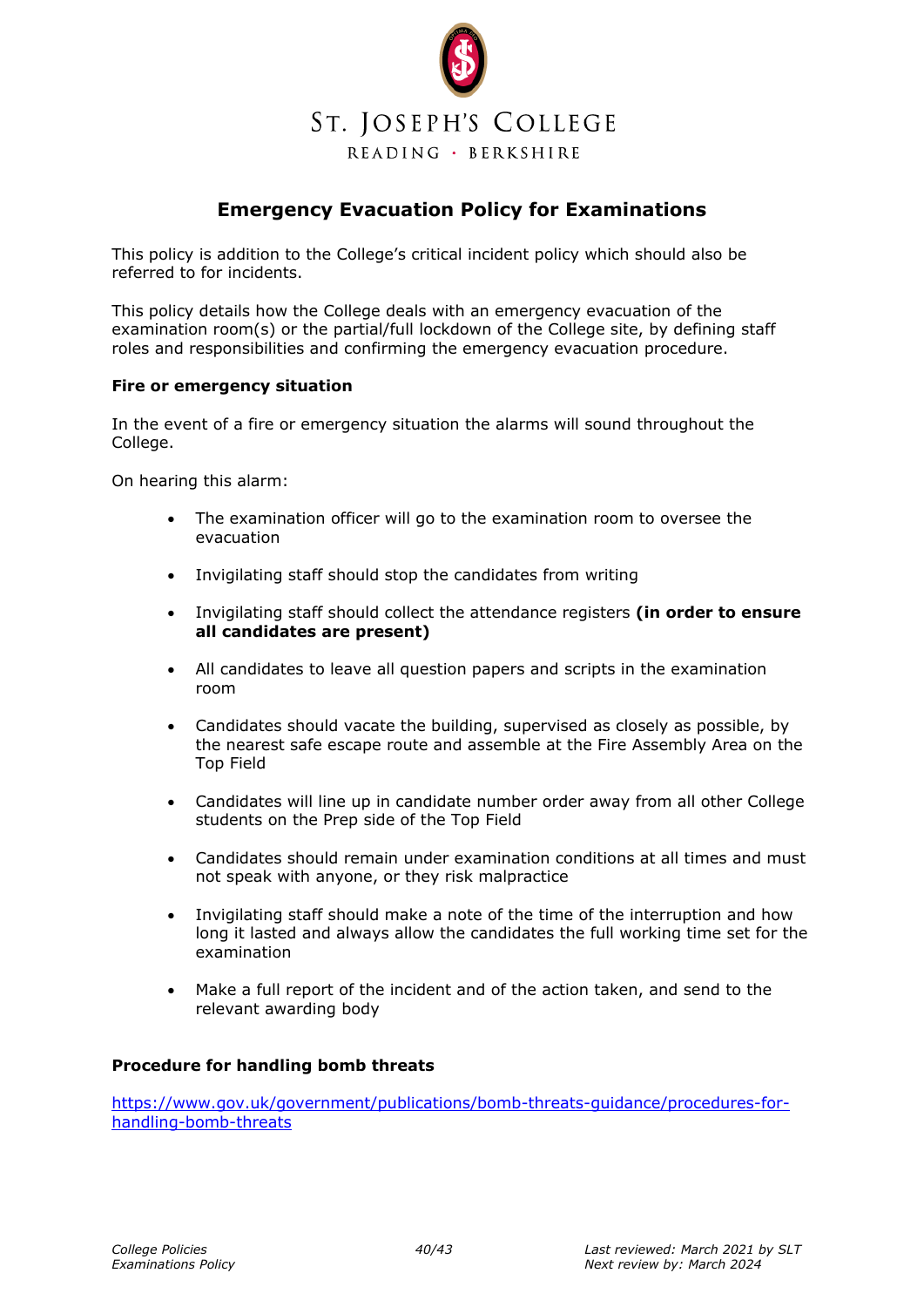

#### **Lockdown**

In the event of a site lockdown the College Staff will be alerted to the activation of the lockdown procedure plan by a recognised signal, transmitted throughout the school via the school bells, school radios and repeated verbally. This verbal signal will be: **LOCKDOWN, LOCKDOWN, LOCKDOWN**

On hearing this signal:

- The Examination Officer will go to the examination room to oversee the lockdown and be a line of communication throughout
- All candidates and invigilating staff should remain in the examination room
- The Site Team are to ensure all external doors and, as necessary, windows are locked (depending on the circumstances, internal classroom doors may also need to be locked)
- Invigilating staff should stop the candidates from writing, until further instruction are provided by the Examinations Officer to continue
- Invigilating staff should make a note of the time of the interruption and how long it lasted and always allow the candidates the full working time set for the examination
- Make a full report of the incident and of the action taken, and send to the relevant awarding body.
- Invigilating staff should ensure that candidates remain in examination conditions at all times, or they risk malpractice
- If it becomes necessary to evacuate the building, the fire alarm will be sounded and standard fire evacuation procedures followed

Partial lockdown is a precautionary measure but puts the school in a state of readiness (whilst retaining a degree of normality) should the situation escalate. In the event of an air pollution issue, air vents can be closed (where possible) as an additional precaution. Emergency Services will advise as to the best course of action in respect of the prevailing threat.

Full lockdown signifies an immediate threat to the school and may be an escalation of a partial lockdown. Classroom doors locked (where a member of staff with key is present); Windows locked, blinds drawn, pupils sit quietly out of sight (eg. under desk or around a corner).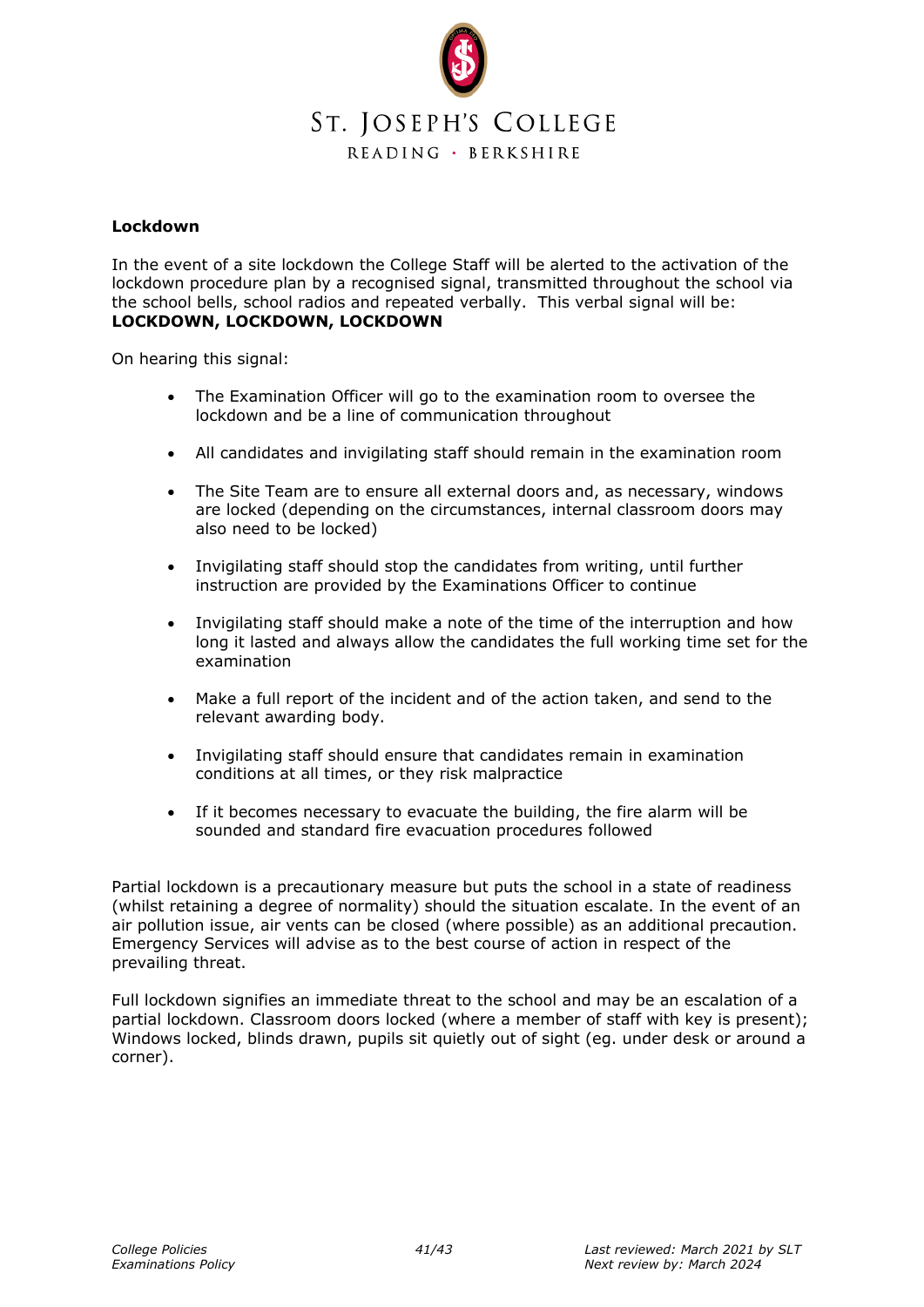

## <span id="page-41-0"></span>**Invigilation emergency evacuation procedure for examinations**

The invigilator **must** take the following action in an emergency evacuation such as a fire alarm:

- Stop the candidates from writing
- Collect the attendance register (**in order to ensure all candidates are present**)
- Evacuate the examination room in line with the instructions given by the appropriate authority
- Advise candidates to leave all question papers and scripts in the examination room
- Candidates should leave the room in silence and under examination conditions
- Make sure that the candidates are supervised as closely as possible while they are out of the examination room under examination conditions
- Make a note of the time of the interruption and how long it lasted
- Allow the candidates the full working time set for the examination
- If there are only a few candidates, consider the possibility of taking the candidates (with question papers and scripts) to another place to finish the examination
- Make a full report of the incident and of the action taken, and send to the relevant awarding body